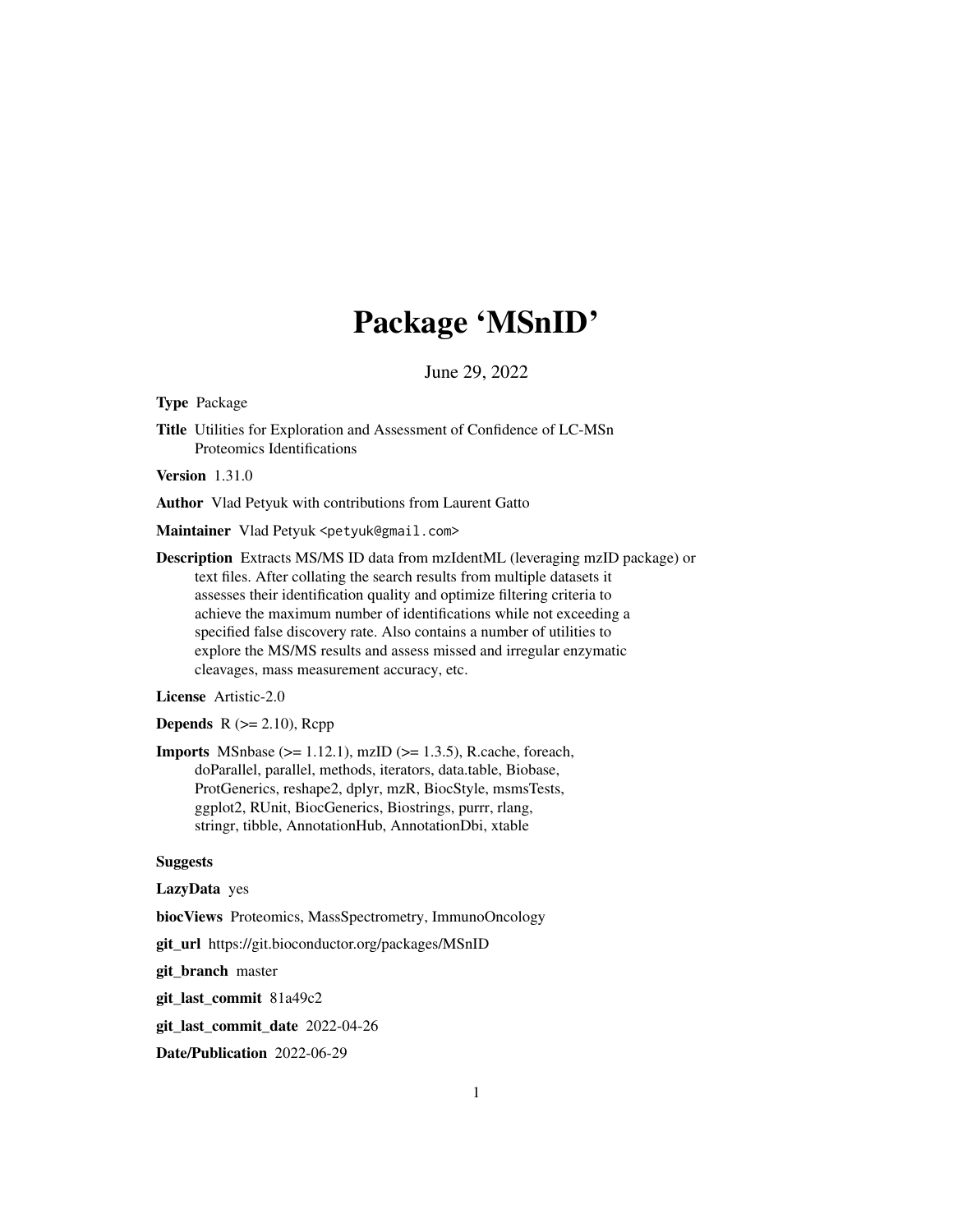# <span id="page-1-0"></span>R topics documented:

| Index | 31 |
|-------|----|
|       |    |

MSnID-package *MSnID: Utilities for Handling MS/MS Identifications*

# Description

Extracts MS/MS ID data from mzIdentML (leveraging [mzID](#page-0-0) package) or text files. After collating the search results from multiple datasets it assesses their identification quality and optimize filtering criteria to achieve the maximal identifications at a user specified false discovery rate. Additional utilities include:

- 1. post-experimental recalibration of mass measurement accuracy
- 2. assessment of irregular and missed cleavages given the enzyme cleavage pattern
- 3. assessment of false discovery rates at peptide-to-spectrum match, unique peptide and protein levels
- 4. leverages brute-force and sophisticated optimization routines (Nelder-Mead and simulated annealing) for finding the filtering criteria that provide the maximum spectrum, peptide or protein identifications while not exceeding a corresponding preset threshold of false discovery rate
- 5. converts the results into MSnSet class object as spectral counting data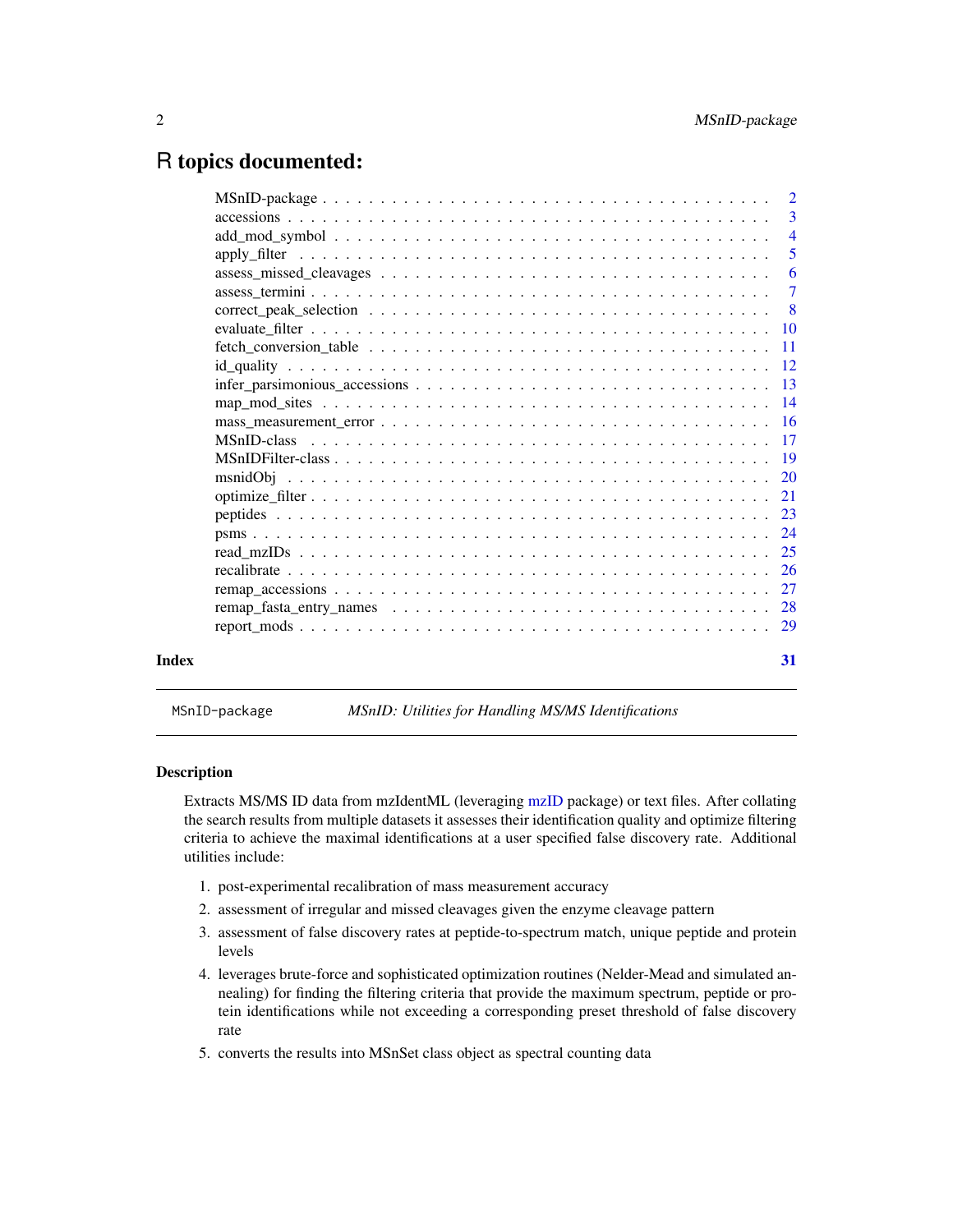#### <span id="page-2-0"></span>accessions 3

#### Details

| Package: | MSnID        |
|----------|--------------|
| Type:    | Package      |
| Version: | 0.1.0        |
| Date:    | 2014-04-02   |
| License: | Artistic-2.0 |

# Author(s)

Vladislav A. Petyuk (<vladislav.petyuk@pnnl.gov>)

<span id="page-2-1"></span>accessions *Non-redundant list of accession (protein) identifiers*

# <span id="page-2-2"></span>Description

Returns the non-redundant list of accession (protein) identifiers from the *MSnID* object. Most of the times accessions and proteins have the same meaning. However, there are cases, for example use of 6-frame stop-to-stop translation as FASTA file, where the entries are called with general term accessions rather then proteins. Currently, accessions and proteins have the same meaning in MSnID.

#### Usage

```
accessions(object, ...)
proteins(object, ...)
```
#### Arguments

| object   | An instance of class "MSnID". |
|----------|-------------------------------|
| $\cdots$ | ignored parameters            |

#### Value

Non-redundant list of accession (protein) identifiers.

#### Author(s)

Vladislav A Petyuk <vladislav.petyuk@pnnl.gov>

# See Also

[peptides](#page-22-1)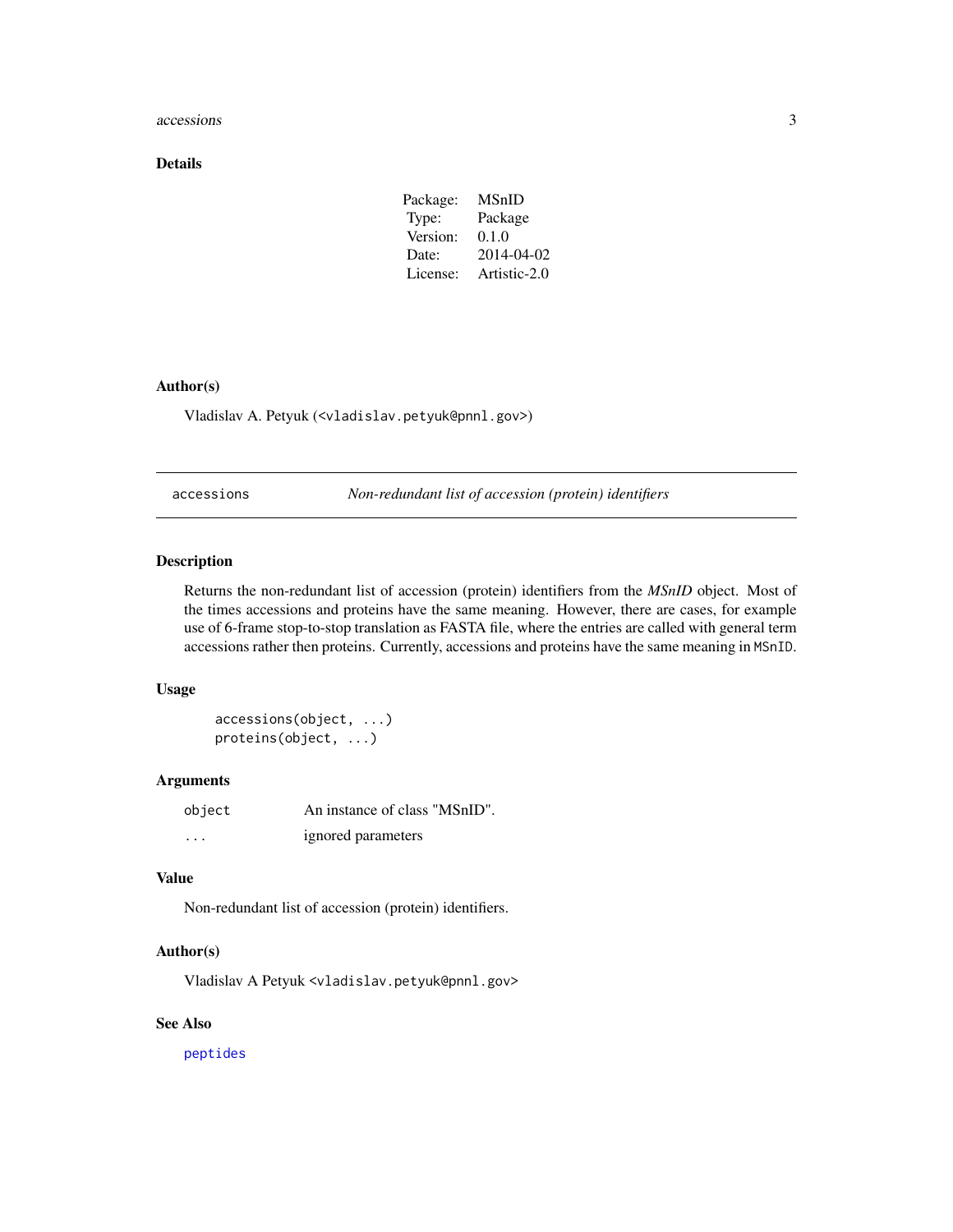# <span id="page-3-0"></span>Examples

```
data(c_elegans)
head(accessions(msnidObj))
head(proteins(msnidObj))
```
<span id="page-3-1"></span>add\_mod\_symbol *Annotates peptide sequences with modification symbols*

# Description

Given the provided modification mass, annotates its position within the peptide sequence with provided symbol.

# Usage

add\_mod\_symbol(object, mod\_mass, symbol)

#### Arguments

| object   | An instance of class "MSnID".                                                    |
|----------|----------------------------------------------------------------------------------|
| mod_mass | (string) modification mass. Must match exactly one of the masses in report_mods. |
| symbol   | (string) character that annotates the position of the modification               |

# Value

Returns MSnID object with new or modified peptide\_mod column. The column contains peptide sequence with amino acid modifications annotated with symbols.

#### Note

In current implementation the method can not distinguish modifications with the same mass, but different amino acid specificity as different modifications.

# Author(s)

Vladislav A Petyuk <vladislav.petyuk@pnnl.gov>

# See Also

[report\\_mods](#page-28-1) [map\\_mod\\_sites](#page-13-1)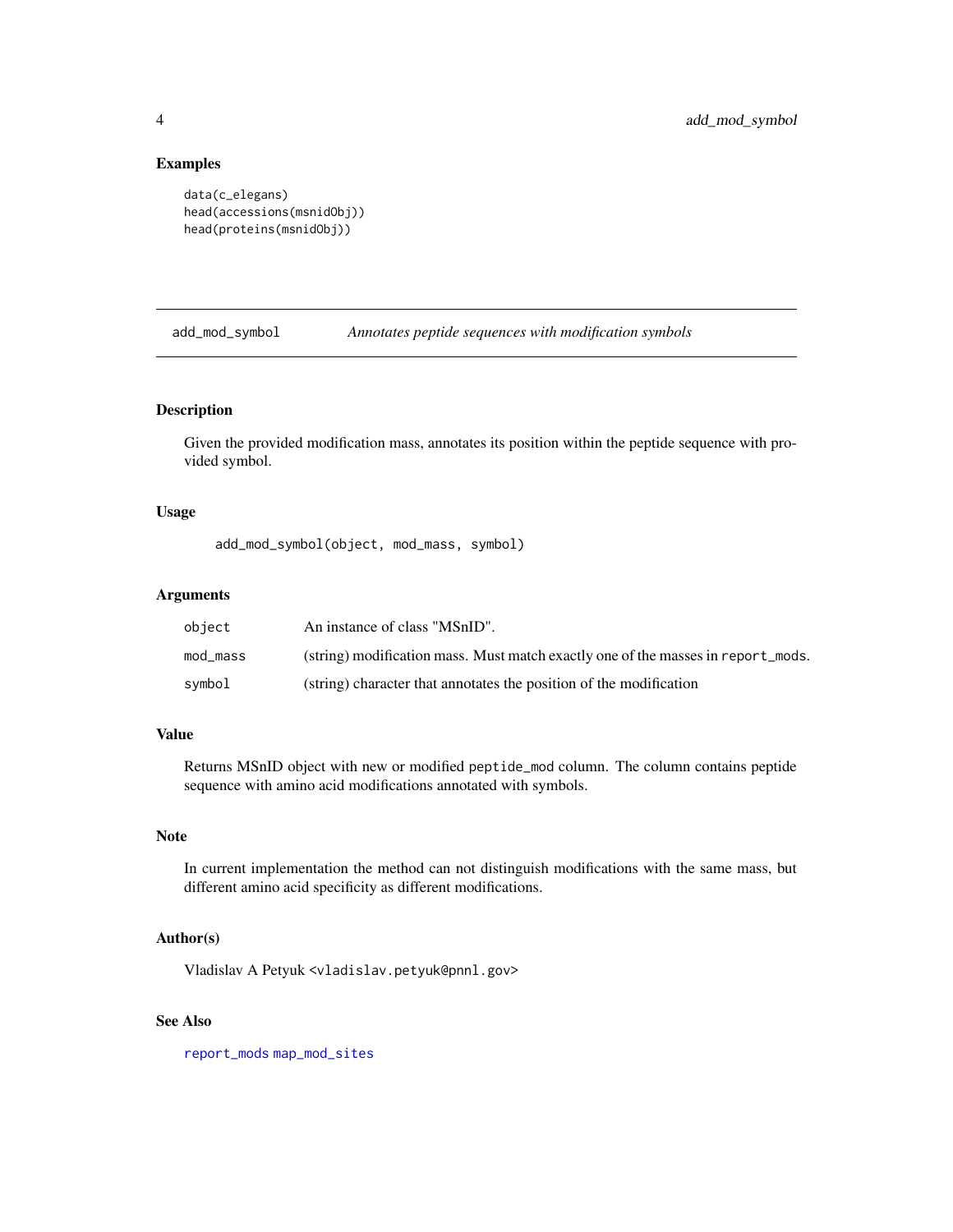# <span id="page-4-0"></span>apply\_filter 5

# Examples

```
m \leftarrow MSnID("."')mzids <- system.file("extdata","phospho.mzid.gz",package="MSnID")
m <- read_mzIDs(m, mzids)
# to know the present mod masses
report_mods(m)
# TMT modification
m \le - add_mod_symbol(m, mod_mass="229.1629", symbol="#")
# alkylation
m \le - add_mod_symbol(m, mod_mass="57.021463735", symbol="^")
# phosphorylation
m <- add_mod_symbol(m, mod_mass="79.966330925", symbol="*")
# show the mapping
head(unique(subset(psms(m), select=c("modification", "peptide_mod"))))
# clean-up cache
unlink(".Rcache", recursive=TRUE)
```
<span id="page-4-1"></span>apply\_filter *Filters the MS/MS identifications*

#### Description

Filter out peptide-to-spectrum MS/MS identifications.

# Usage

```
apply_filter(msnidObj, filterObj)
```
#### Arguments

| msnidObj  | An instance of class "MSnID".                             |
|-----------|-----------------------------------------------------------|
| filterObj | Either an instance of MSnIDFilter class or a "character". |

# Details

filterObj argument evaluated to a "logical" for each entry of the MS/MS results table.

# Value

Returns an instance of "MSnID" class with with peptide-to-spectrum matches that pass criteria defined in filterObj argument.

# Author(s)

Vladislav A Petyuk <vladislav.petyuk@pnnl.gov>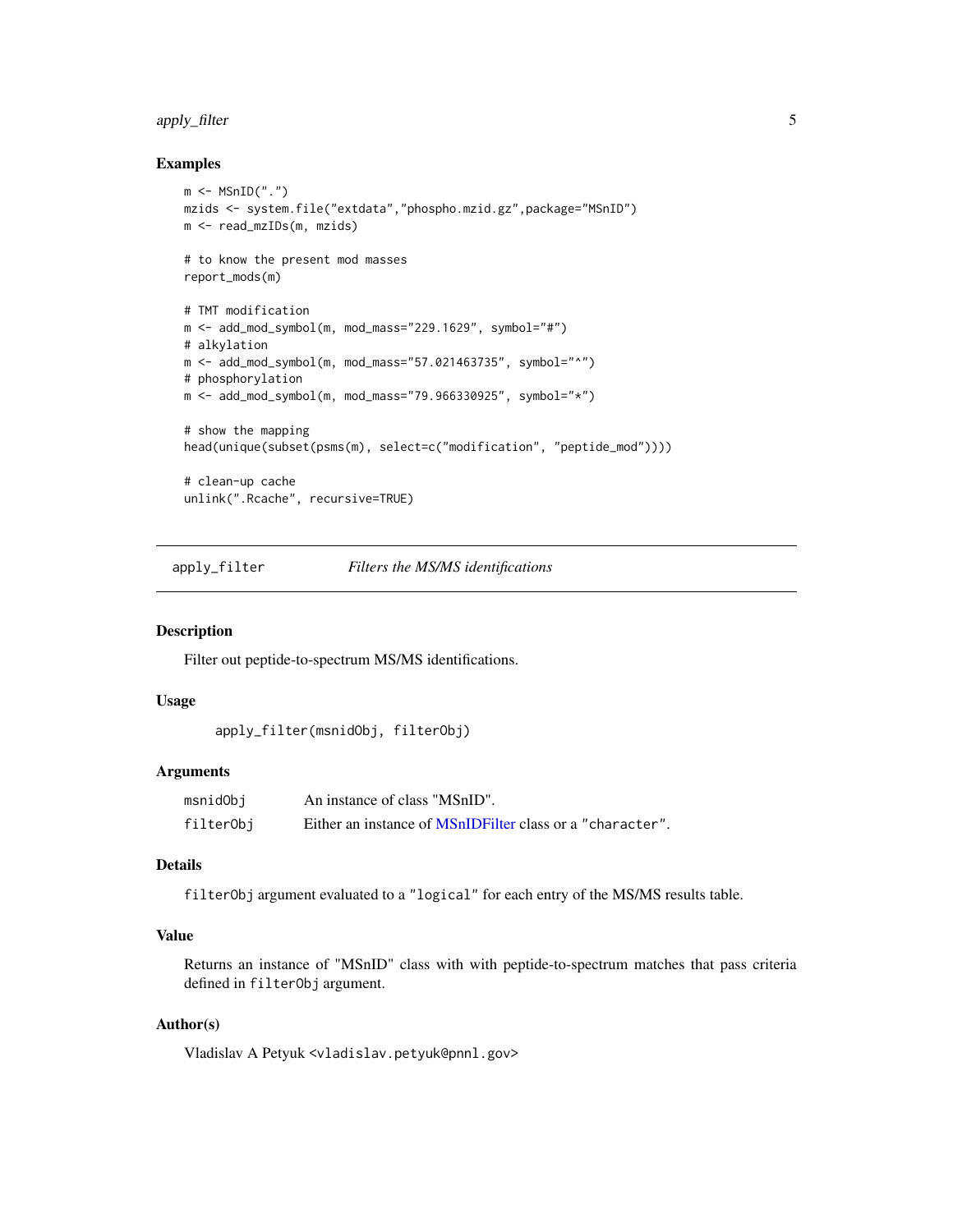#### <span id="page-5-0"></span>See Also

[MSnID](#page-16-1) [evaluate\\_filter](#page-9-1)

#### Examples

```
data(c_elegans)
```

```
## Filtering using string:
msnidObj <- assess_termini(msnidObj, validCleavagePattern="[KR]\\.[^P]")
table(msnidObj$numIrregCleavages)
# getting rid of any other peptides except fully tryptic
msnidObj <- apply_filter(msnidObj, "numIrregCleavages == 0")
show(msnidObj)
```

```
## Filtering using filter object:
# first adding columns that will be used as filters
msnidObj$msmsScore <- -log10(msnidObj$`MS-GF:SpecEValue`)
msnidObj$mzError <- abs(msnidObj$experimentalMassToCharge -
                        msnidObj$calculatedMassToCharge)
# setting up filter object
filtObj <- MSnIDFilter(msnidObj)
filtObj$msmsScore <- list(comparison=">", threshold=10.0)
filtObj$mzError <- list(comparison="<", threshold=0.1) # 0.1 Thomson
show(filtObj)
# applying filter and comparing MSnID object before and after
show(msnidObj)
msnidObj <- apply_filter(msnidObj, filtObj)
show(msnidObj)
```

```
assess_missed_cleavages
```
*Counts the missing cleavage sites within the peptides sequence*

# **Description**

Bottom-up proteomics approaches utilize endoproteases or chemical agents to digest proteins into smaller fragments called peptides. The enzymes recognize short amino acid motifs and cleave along the peptide bonds. Chemical agents such as CNBr also possess amino acid cleavage specificity. In real-world not every cleavage site get cleaved during the sample processing. Therefore settings of MS/MS search engines quite often explictly allow up to a certain number missed clevage sites per peptide sequence.

This function counts the number of missed cleavages in peptide sequence given the endoprotease cleavage motif in the form of regular expression. The default value for missedCleavagePattern is [KR](?=[^P\$]), which corresponds to trypsin.

#### Usage

```
assess_missed_cleavages(object, missedCleavagePattern="[KR](?=[^P$])")
```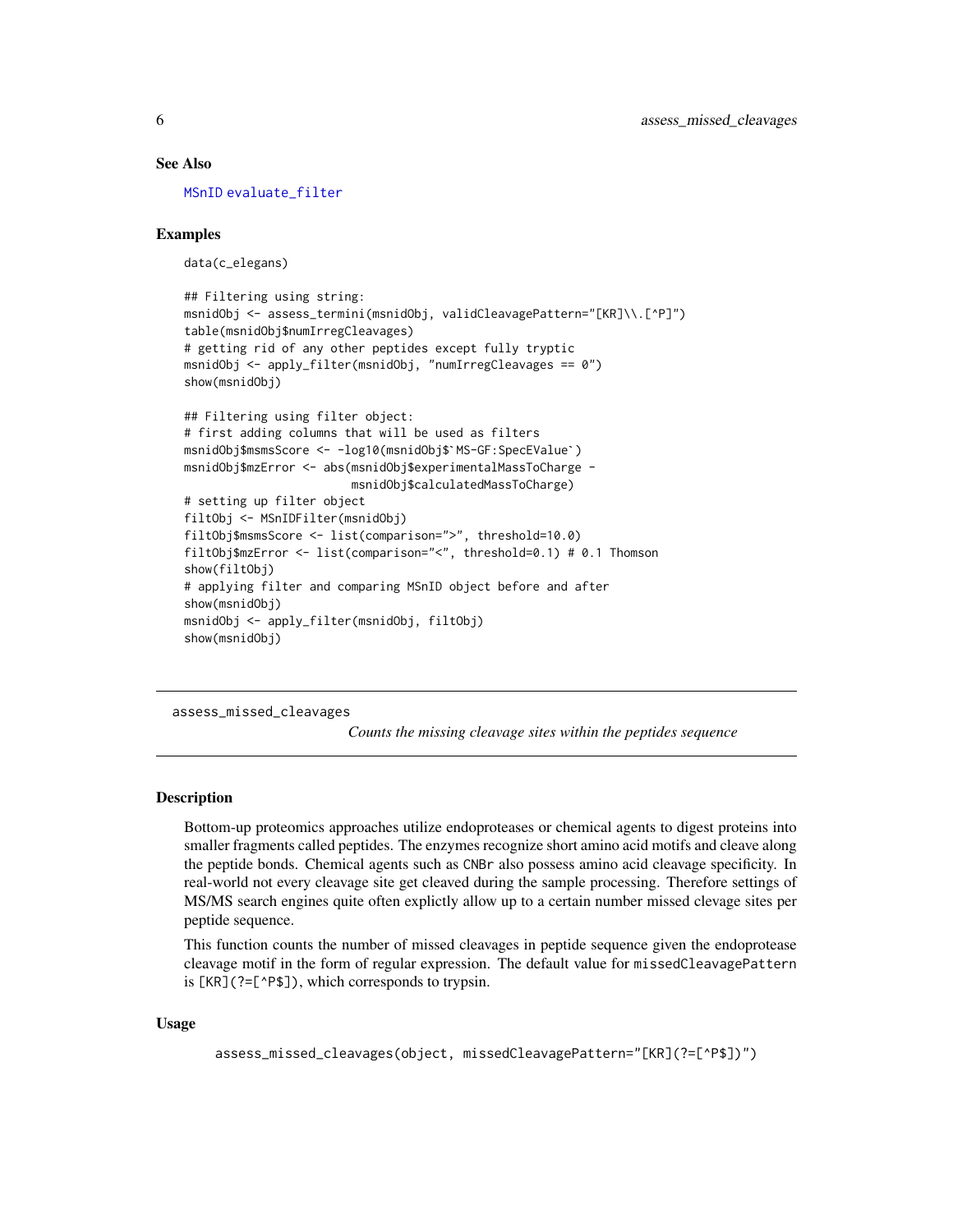# <span id="page-6-0"></span>assess\_termini 7

#### Arguments

object An instance of class "MSnID". missedCleavagePattern Cleavage pattern in the form of regular expression.

#### Value

Returns an instance of "MSnID" class with additional column "numMissCleavages"

#### Warning

If the "MSnID" instance does not contain "peptide" column in MS/MS results table then there will be an error. E.g. you can check this by "peptide" %in% names(msnid) where msnid is your "MSnID" instance.

#### Author(s)

Vladislav A Petyuk <vladislav.petyuk@pnnl.gov>

#### See Also

[assess\\_termini](#page-6-1)

#### Examples

```
data(c_elegans)
# adding column numMissCleavages containing count of missed cleavages
msnidObj <- assess_missed_cleavages(msnidObj,
                                    missedCleavagePattern="[KR](?=[^P$])")
# check the distribution
table(msnidObj$numMissCleavages)
```
<span id="page-6-1"></span>assess\_termini *Checks if the peptide termini conforms with cleavage specificity*

#### Description

Bottom-up proteomics approaches utilize endoproteases or chemical agents to digest proteins into smaller fragments called peptides. The enzymes recognize short amino acid motifs and cleave along the peptide bonds. Chemical agents such as CNBr also possesses amino acid cleavage specificity.

This function checks if peptide termini are as expected given the enzymatic/chemical cleavage specificity. The default value for validCleavagePattern is [KR]\.[^P], which corresponds to trypsin.

#### Usage

```
assess_termini(object, validCleavagePattern="[KR]\\.[^P]")
```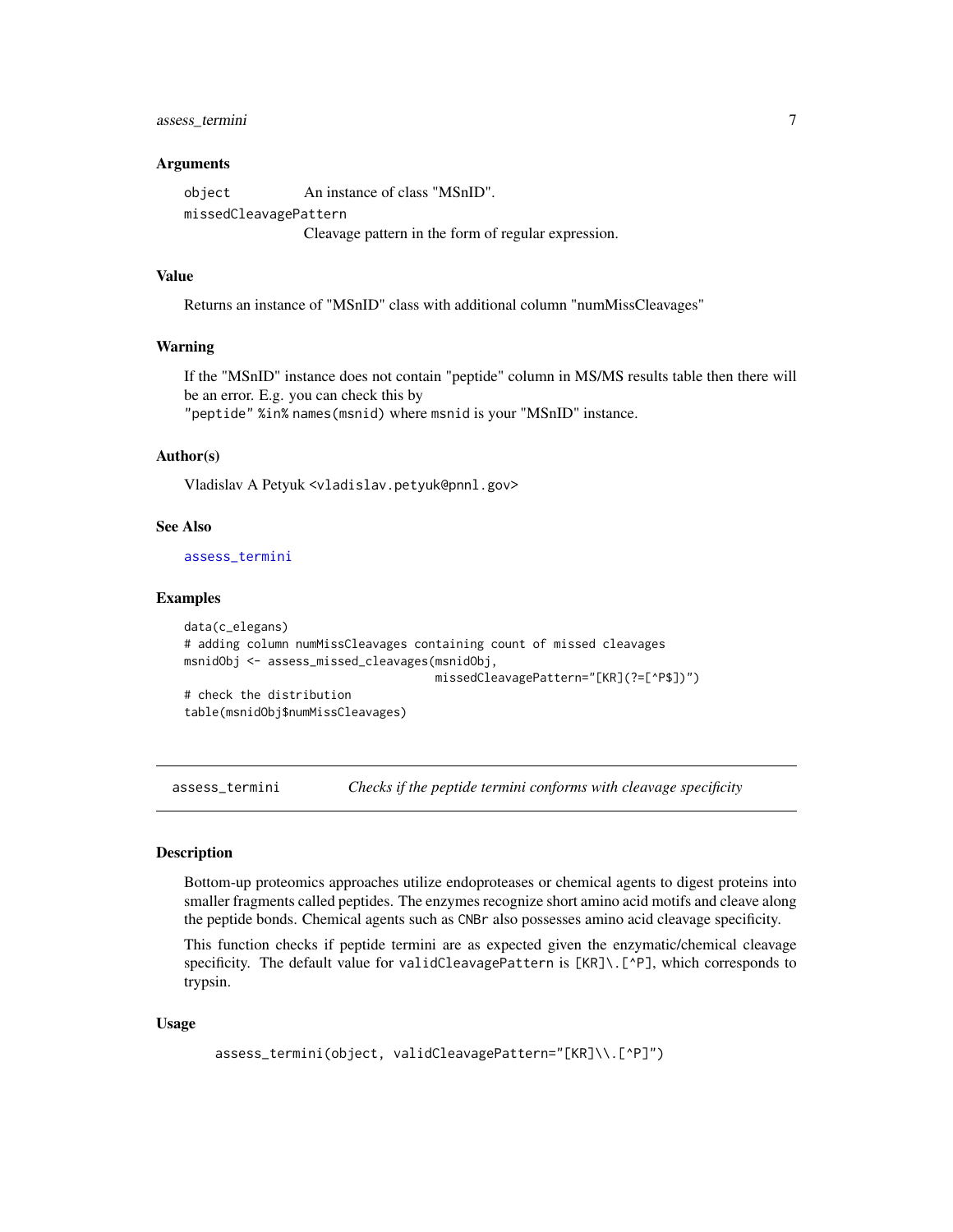#### <span id="page-7-0"></span>Arguments

object An instance of class "MSnID".

validCleavagePattern

Cleavage pattern in the form of regular expression.

# Details

N- or C- protein termini are not considered as irregular clevages sites.

#### Value

Returns an instance of "MSnID" class with additional column "numIrregCleavages". If both termini conforms with cleavage specificity, then value is 0, if one or two termini are irregular then the values are 1 and 2, correspondingly.

#### Warning

If the "MSnID" instance does not contain "peptide" column in MS/MS results table then there will be an error. E.g. you can check this by "peptide" %in% names(msnid) where msnid is your "MSnID" instance.

#### Author(s)

Vladislav A Petyuk <vladislav.petyuk@pnnl.gov>

# See Also

[assess\\_missed\\_cleavages](#page-5-1)

# Examples

```
data(c_elegans)
# adding column numIrregCleavages
# containing count of irregularly cleaved termini
msnidObj <- assess_termini(msnidObj, validCleavagePattern="[KR]\\.[^P]")
# check the distribution
table(msnidObj$numIrregCleavages)
```
<span id="page-7-1"></span>correct\_peak\_selection

*Corrects wrong selection of monoisotopic peak*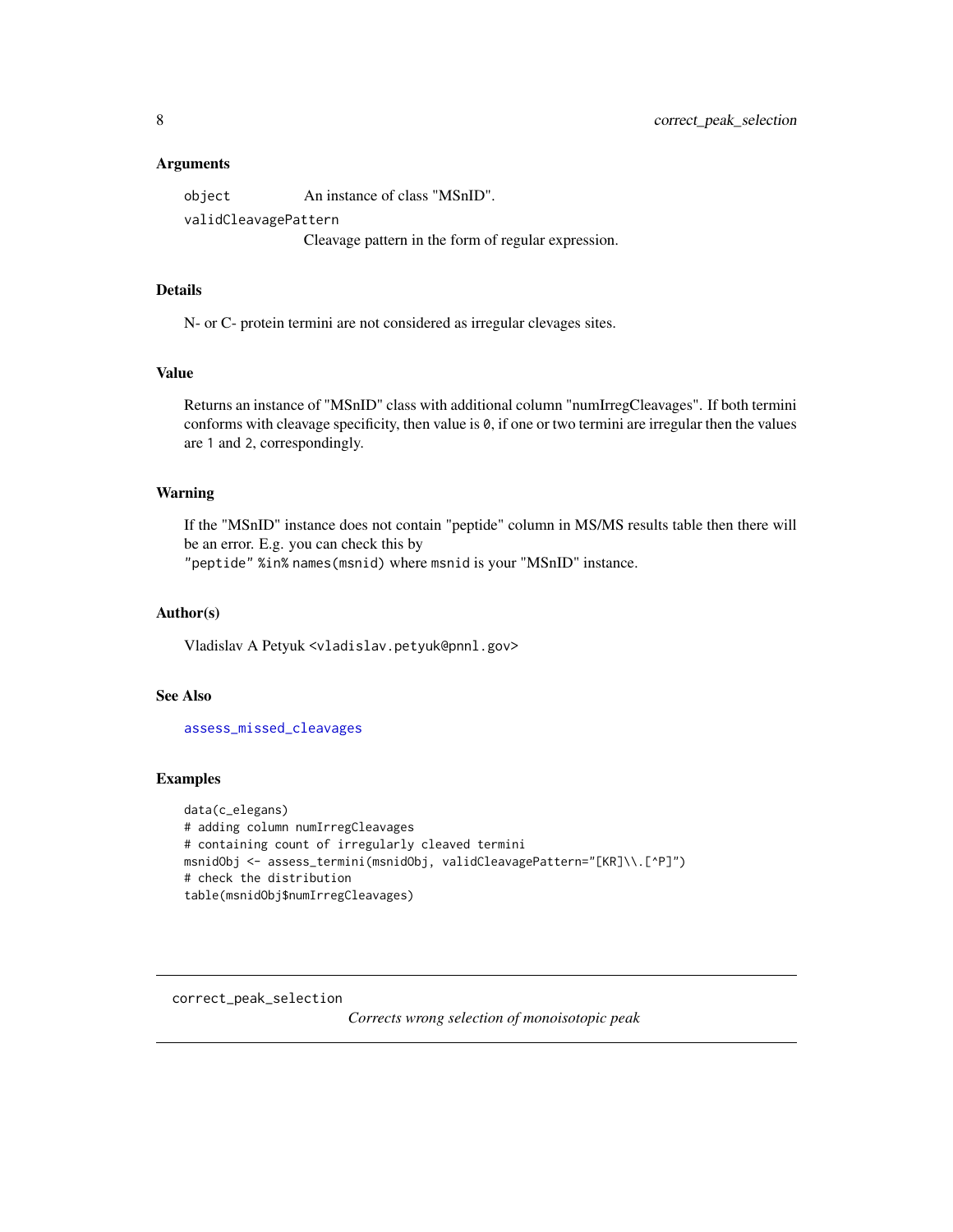#### <span id="page-8-0"></span>Description

In a typical setting instruments select ions for fragmentation primarily based on ion intensity. For low molecular weight peptides the most intense peak usually corresponds to monoisotopic peak (that is only C12 carbon isotopes). With increase of molecular weight, instensity of monoisotopic peak becomes smaller relatively to heavier peptide isotopes (that is containing one or a few C13 isotopes).

The function subtracts or adds the mass difference between C13 and C12 isotopes (1.0033548378 Da) if that reduces the mass error. Such a mass error arises from the fact that instrument may peak non-monoisotopic peak for fragmentation and thus report the mass that is different by  $\sim 1$  Da.

#### Usage

correct\_peak\_selection(object)

#### **Arguments**

object An instance of class "MSnID".

### Value

Returns an instance of "MSnID" class with updated experimentalMassToCharge value.

#### Author(s)

Vladislav A Petyuk <vladislav.petyuk@pnnl.gov>

#### See Also

[MSnID](#page-16-1) [recalibrate](#page-25-1) [mass\\_measurement\\_error](#page-15-1)

```
data(c_elegans)
# plot original mass error
massErr <- (msnidObj$experimentalMassToCharge -
            msnidObj$calculatedMassToCharge) *
            msnidObj$chargeState
hist(massErr,xlim=c(-1,+1), breaks=seq(-1.5,+1.5,0.01))
# fixing the problem of picking wrong monoisotopic peak
msnidObj <- correct_peak_selection(msnidObj)
# plot fixed mass error
massErr <- (msnidObj$experimentalMassToCharge -
            msnidObj$calculatedMassToCharge) *
            msnidObj$chargeState
hist(massErr,xlim=c(-1,+1), breaks=seq(-1.5,+1.5,0.01))
```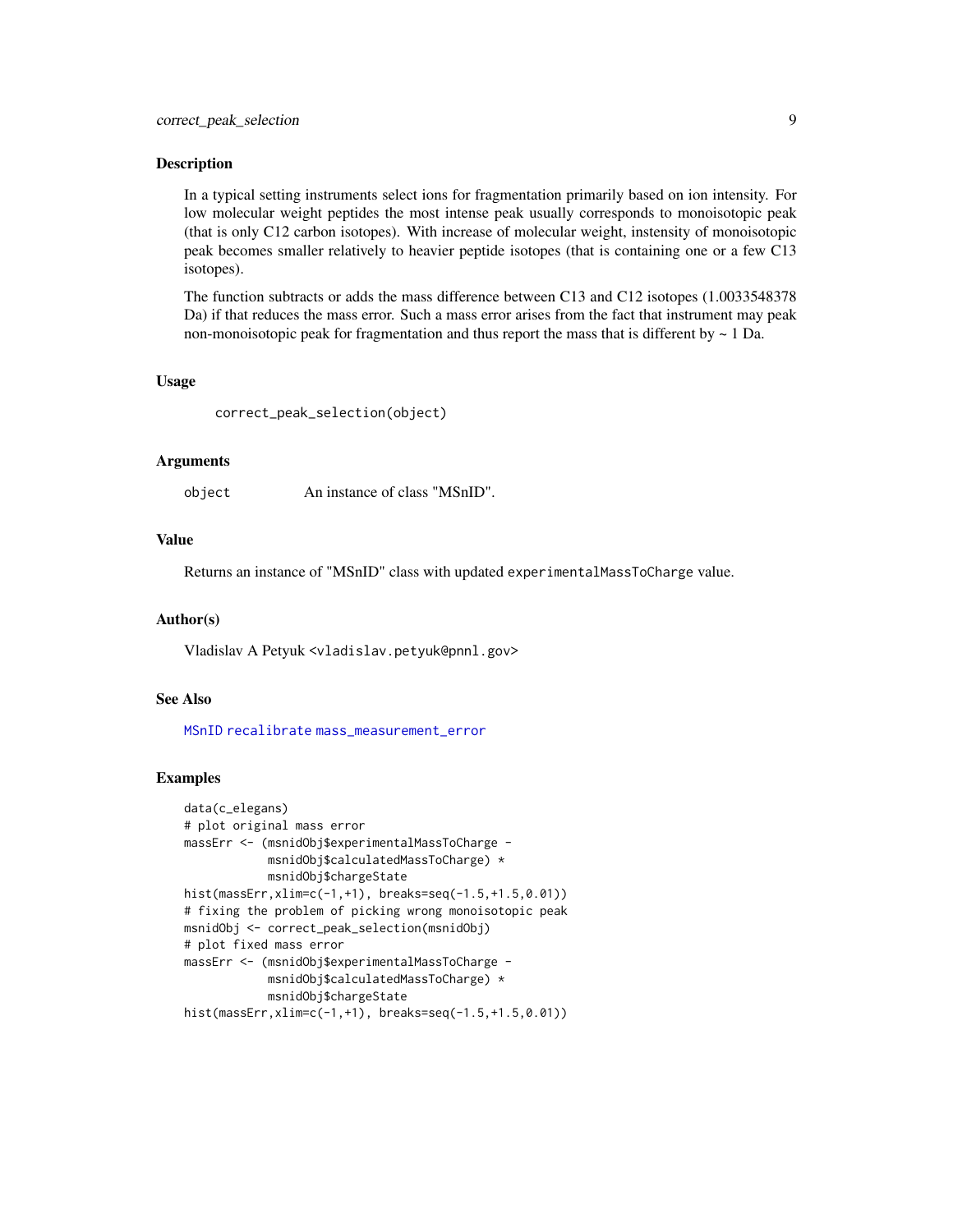<span id="page-9-1"></span><span id="page-9-0"></span>

#### Description

Filter out peptide-to-spectrum MS/MS identifications.

#### Usage

```
evaluate_filter(object, filter, level=c("PSM", "peptide", "accession"))
```
# Arguments

| object | An instance of class "MSnID".                                                                                                                  |
|--------|------------------------------------------------------------------------------------------------------------------------------------------------|
| filter | Either an instance of MSnIDFilter class or a "character".                                                                                      |
| level  | Level at which the filter will be evaluated. Possible values are "PSM", "peptide"<br>and "accession". Multiple are OK. Default is all of them. |

# Value

Returns a matrix with with column names "fdr" and "n". Column "n" contains the number of features (spectra, peptides or proteins/accessions) passing the filter. Column "fdr" is the false discovery rate (i.e. identification confidence) for the corresponding features. Row names correspond to the provided levels.

#### Author(s)

Vladislav A Petyuk <vladislav.petyuk@pnnl.gov>

### See Also

[MSnID](#page-16-1) [id\\_quality](#page-11-1)

#### Examples

data(c\_elegans)

```
## Filtering using string:
msnidObj <- assess_termini(msnidObj, validCleavagePattern="[KR]\\.[^P]")
table(msnidObj$numIrregCleavages)
evaluate_filter(msnidObj, "numIrregCleavages == 0")
```

```
## Filtering using filter object:
# first adding columns that will be used as filters
msnidObj$msmsScore <- -log10(msnidObj$`MS-GF:SpecEValue`)
msnidObj$mzError <- abs(msnidObj$experimentalMassToCharge -
                        msnidObj$calculatedMassToCharge)
```
# setting up filter object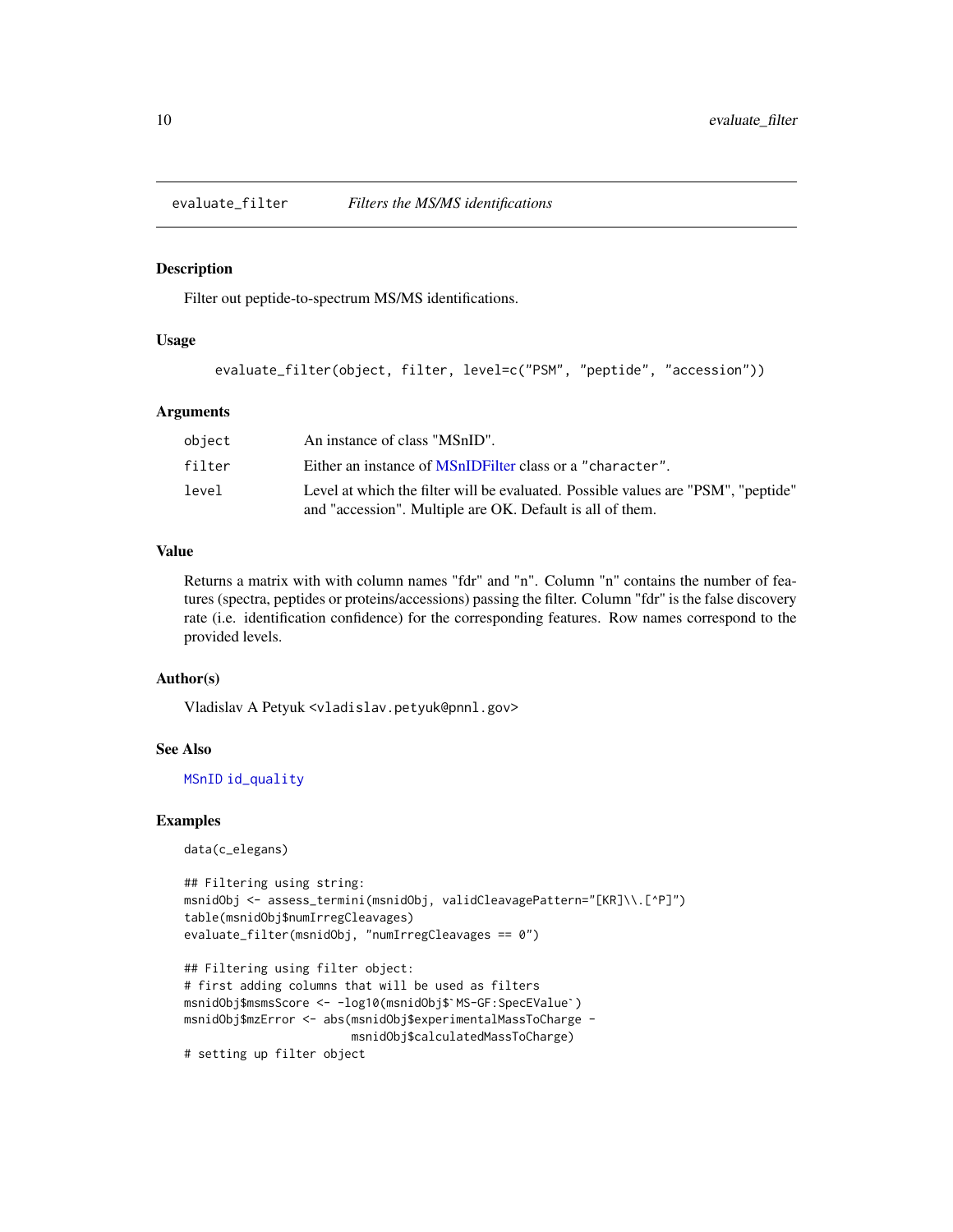```
filtObj <- MSnIDFilter(msnidObj)
filtObj$msmsScore <- list(comparison=">", threshold=10.0)
filtObj$mzError <- list(comparison="<", threshold=0.1) # 0.1 Thomson
show(filtObj)
evaluate_filter(msnidObj, filtObj)
```
fetch\_conversion\_table

*Fetches conversion table form one type of identifiers to another*

#### Description

A wrapper function over AnnotationHub that helps to convert from one protein identifiers to another.

#### Usage

fetch\_conversion\_table(organism\_name, from, to, backend="AnnotationHub", snapshot\_date=NULL)

# Arguments

| organism_name | (string) official organism name. E.g. "Homo sapiens", "Mus musculus" or "Rat-<br>tus norvegicus".                                                                      |
|---------------|------------------------------------------------------------------------------------------------------------------------------------------------------------------------|
| from, to      | (string) identifier names. Recommended names are "SYMBOL", "UNIPROT",<br>"REFSEQ" and "ENSEMBLPROT". Other identifiers are possible, but use them<br>at your own risk. |
| backend       | (string) currently only <b>AnnotationHub</b>                                                                                                                           |
| snapshot_date | (string) snapshot date for <b>AnnotationHub</b> . Default is NULL meaning latest date.                                                                                 |

#### Value

data.frame with first column name of from identifier, the second name of to identifier

#### Author(s)

Vladislav A Petyuk <vladislav.petyuk@pnnl.gov>

```
conv_tbl <- fetch_conversion_table("Rattus norvegicus", "REFSEQ", "SYMBOL")
head(conv_tbl)
conv_tab <- fetch_conversion_table("Homo sapiens", "UNIPROT", "SYMBOL")
head(conv_tbl)
```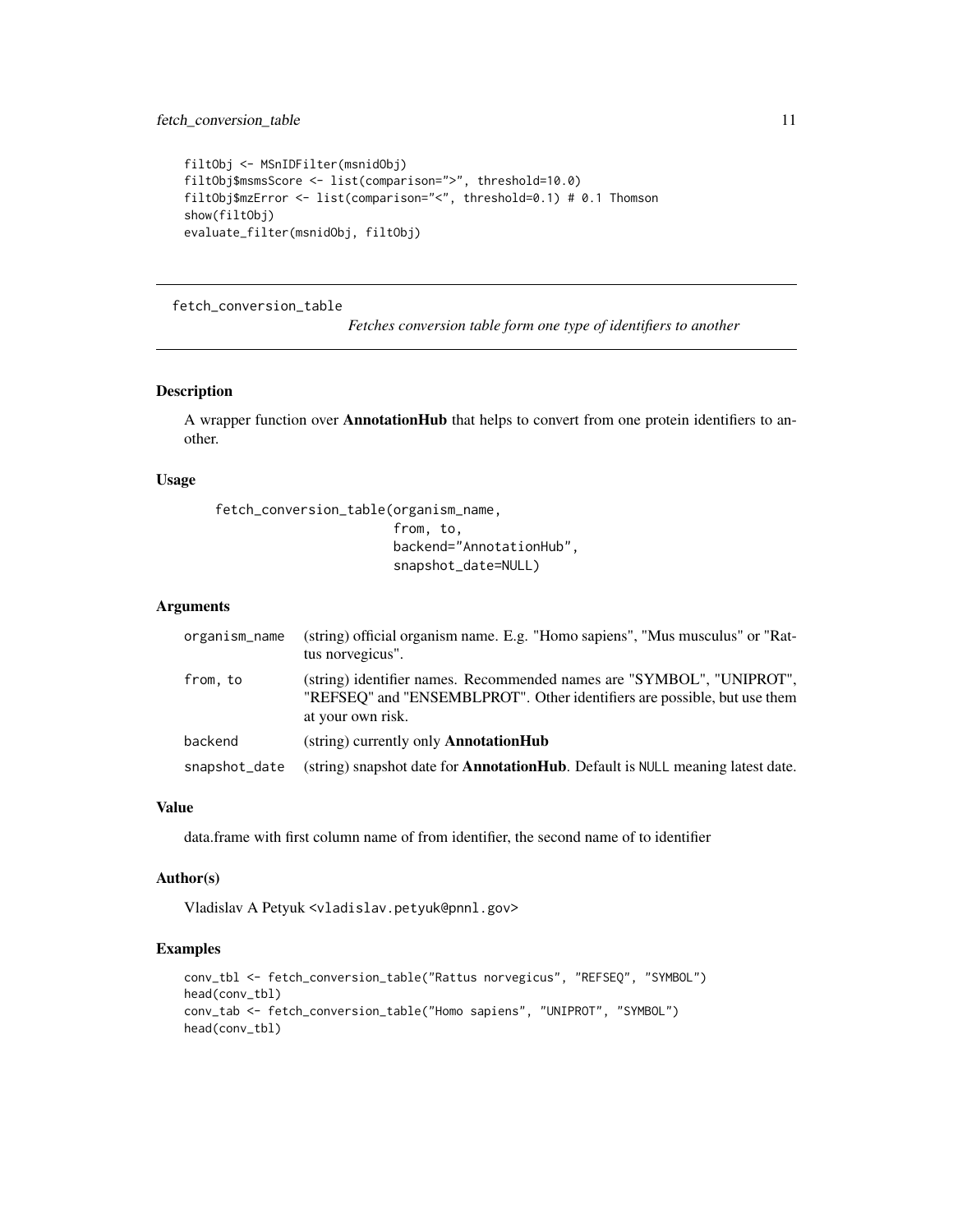<span id="page-11-1"></span><span id="page-11-0"></span>

# Description

Reports quality for a given level of identification (spectra, peptide or protein).

# Usage

```
id_quality(object, filter=NULL, level=c("PSM", "peptide", "accession"))
```
# Arguments

| object | An instance of class "MSnID".                                                                                                                  |
|--------|------------------------------------------------------------------------------------------------------------------------------------------------|
| filter | Optional argument. Either an instance of MSnIDFilter class or a "character".                                                                   |
| level  | Level at which the filter will be evaluated. Possible values are "PSM", "peptide"<br>and "accession". Multiple are OK. Default is all of them. |

# Value

Returns a matrix with with column names "fdr" and "n". Column "n" contains the number of features (spectra, peptides or proteins/accessions) passing the filter. Column "fdr" is the false discovery rate (i.e. identification confidence) for the corresponding features. Row names correspond to the provided levels.

# Author(s)

Vladislav A Petyuk <vladislav.petyuk@pnnl.gov>

# See Also

[MSnID](#page-16-1) [evaluate\\_filter](#page-9-1)

```
data(c_elegans)
id_quality(msnidObj, level="peptide")
id_quality(msnidObj, filter="`MS-GF:PepQValue` < 0.01", level="peptide")
```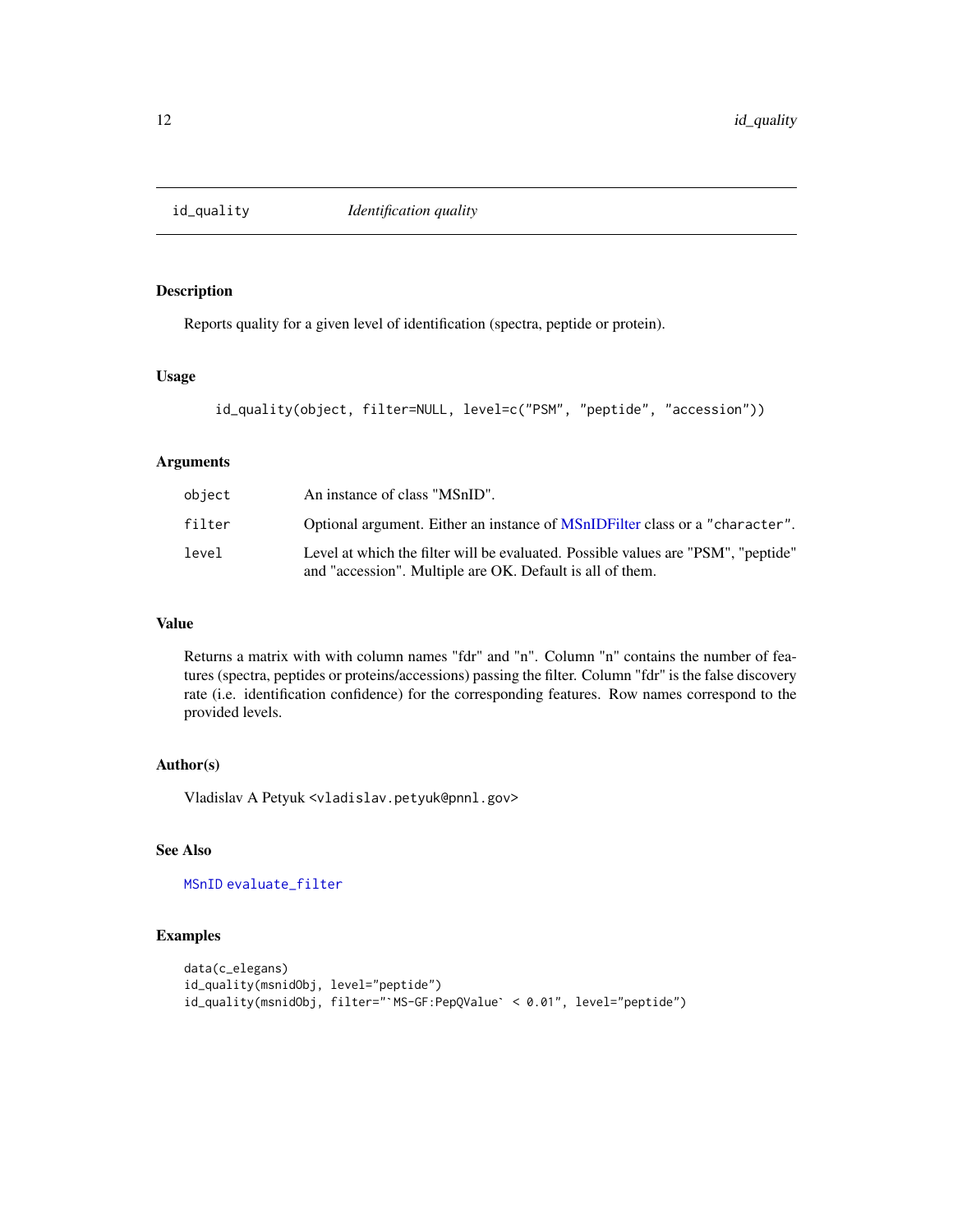*Eliminates Redundancy in Peptide-to-Protein Mapping*

# <span id="page-12-0"></span>Description

Infer parsimonious set of accessions (e.g. proteins) that explains all the peptide sequences. The algorithm is a simple loop that looks for the accession explaining most peptides, records the peptideto-accession mapping for this accession, removes those peptides, and then looks for next best accession. The loop continues until no peptides left. The method does not accept any arguments at this point (except the MSnID object itself).

# Usage

infer\_parsimonious\_accessions(object, unique\_only=FALSE, prior=character(0))

#### Arguments

| object        | An instance of class "MSnID".                                                                                                                                                                                                                                                                                                                                         |
|---------------|-----------------------------------------------------------------------------------------------------------------------------------------------------------------------------------------------------------------------------------------------------------------------------------------------------------------------------------------------------------------------|
| $unique_only$ | If TRUE, peptides mapping to multiple accessions are dropped and only unique<br>are retained. If FALSE, then shared peptides assigned according to Occam's<br>razor rule. That is a shared peptide is assigned to a protein with larger number<br>of unique peptides. If the number of unique peptides is the same, then to the first<br>accession. Default is FALSE. |
| prior         | (character) character vector with prior justified proteins/accessions. If unique_only<br>$==$ TRUE, then prior argument is ignored. Essentially evidence by presense of<br>unique peptide supercedes any prior. Default is character $(0)$ , that is none.                                                                                                            |

# Details

Although the algorithm is rather simple it is THE algorithm used for inferring maximal matching in bipartate graphs and is used in the IDPicker software.

#### Value

Returns an instance of "MSnID" with minimal set of proteins necessary to explain all the peptide sequences.

#### Author(s)

Vladislav A Petyuk <vladislav.petyuk@pnnl.gov>

# See Also

[MSnID](#page-16-1)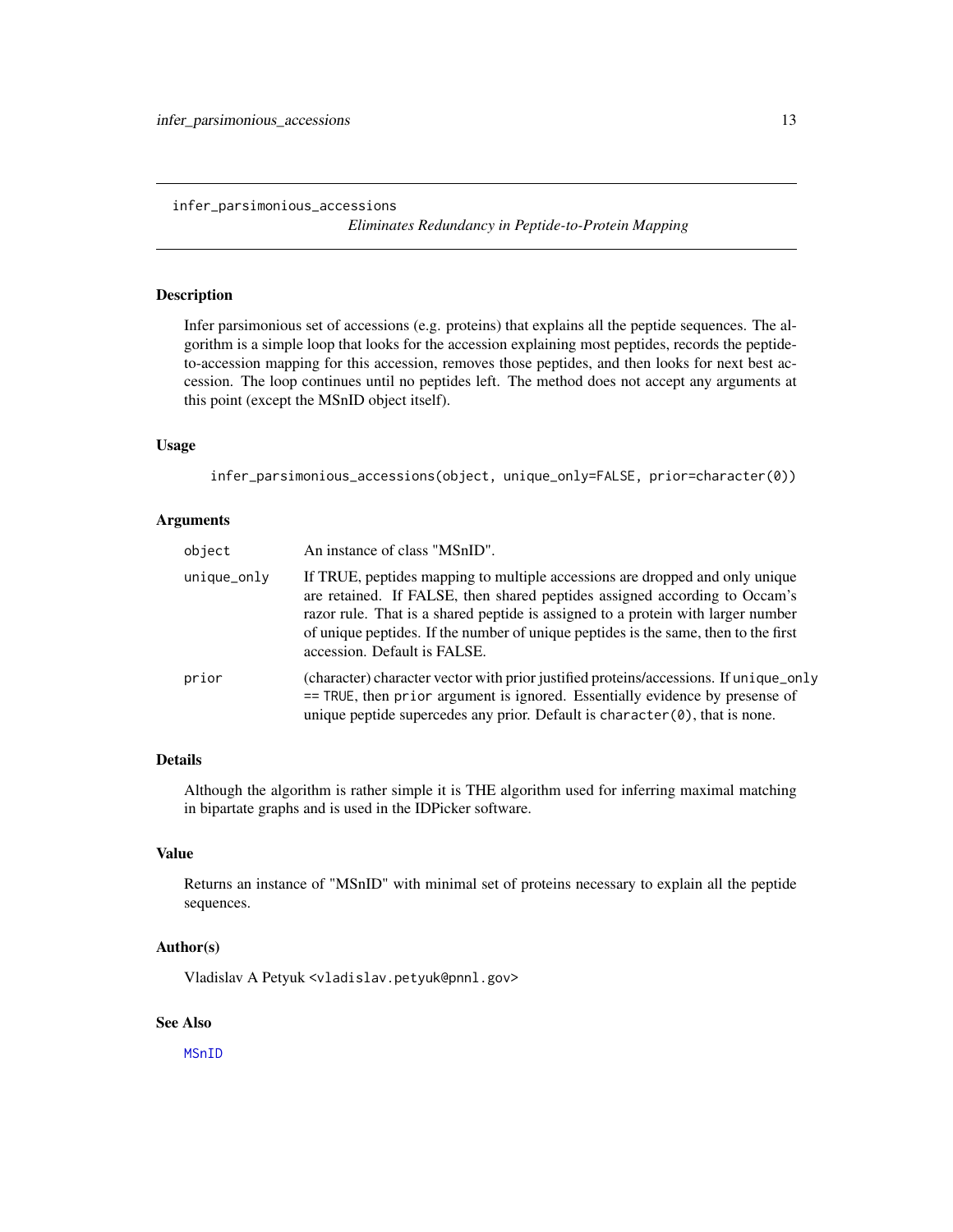# Examples

data(c\_elegans)

```
# explicitely adding parameters that will be used for data filtering
msnidObj$msmsScore <- -log10(msnidObj$`MS-GF:SpecEValue`)
msnidObj$absParentMassErrorPPM <- abs(mass_measurement_error(msnidObj))
# quick-and-dirty filter. The filter is too strong for the sake of saving time
# at the minimal set of proteins inference step.
msnidObj <- apply_filter(msnidObj, 'msmsScore > 12 & absParentMassErrorPPM < 2')
show(msnidObj)
msnidObj2 <- infer_parsimonious_accessions(msnidObj)
show(msnidObj2)
```
<span id="page-13-1"></span>map\_mod\_sites *Maps the modifications to protein sequence*

# Description

Given the peptide sequence with modification X.XXXX\*XXX.X and provided protein sequence FASTA, the method maps the location of the modification resulting in {protein ID}-{aa}{aa position}".

#### Usage

```
map_mod_sites(object,
              fasta,
              accession_col = "accession",
              peptide_mod_col = "peptide_mod",
              mod\_char = "*",site_delimiter = "lower")
```
#### Arguments

| object          | An instance of class MSnID.                                                                                                                          |
|-----------------|------------------------------------------------------------------------------------------------------------------------------------------------------|
| fasta           | (AAStringSet object) Protein sequences read from a FASTA file. Names must<br>match protein/accession IDs in the accesson column of the MSnID object. |
| accession_col   | (string) Name of the column with accession/protein IDs in the MSnID object.<br>Default is "accession".                                               |
| peptide_mod_col |                                                                                                                                                      |
|                 | (string) Name of the column with modified peptide sequences in the MSnID<br>object. Default is "peptide_mod".                                        |
| mod_char        | (string) character that annotates the position of the modification. Default is "*".                                                                  |
| site_delimiter  | (string) either a single character or "lower" (default) meaning it will be the same<br>amino acid symbol, but in lower case                          |

<span id="page-13-0"></span>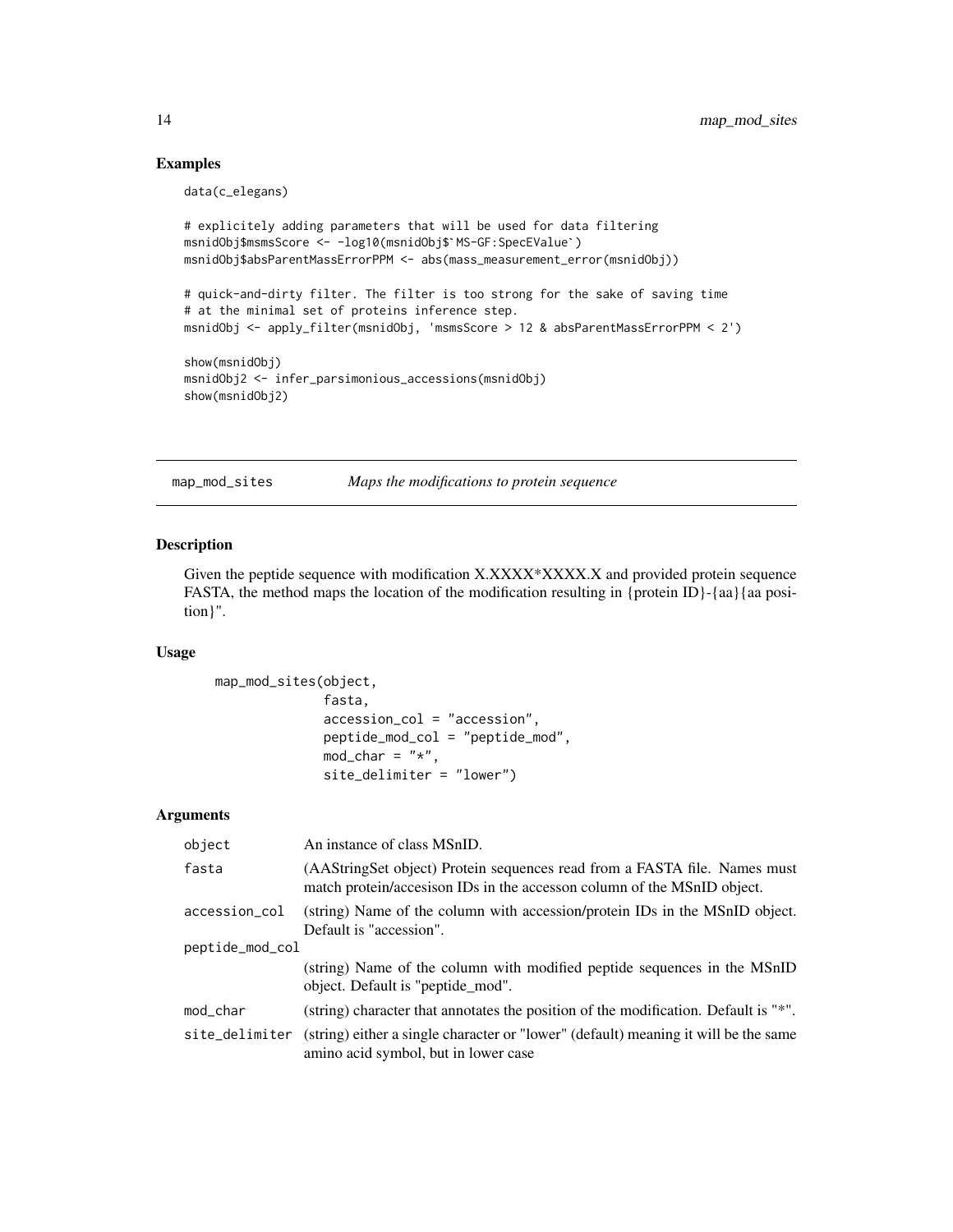# Value

MSnID object with extra columns regarting the modification mapping. Most likely, what you need is SiteID.

| PepLoc             | (list of ints) position of the starting amino acid within protein sequence. It is a<br>list, because there may be multiple occurences of the same sequence matching<br>the peptide's sequence. |  |
|--------------------|------------------------------------------------------------------------------------------------------------------------------------------------------------------------------------------------|--|
| PepLocFirst        | (int) position of the first occurence of the matching sequence                                                                                                                                 |  |
| ProtLength         | (int) protein length                                                                                                                                                                           |  |
| ModShift           | (vector of ints) positions of modified amino acids within peptide                                                                                                                              |  |
| ModAAs             | (vector of characters) single-letter amino acid codes of the modified residues                                                                                                                 |  |
| SiteLoc            | (list of vectors of ints) positions of the modified amino acids within protein for<br>each occurence of the peptide                                                                            |  |
| Site               | (list of vectors of characters) modified sites encoded as amino acid symbol foll-<br>wed by position for each occurence of the peptide                                                         |  |
| SiteCollapsed      | (list of characters) same as Site, but modified sites for each peptide occurence<br>collapsed into one string                                                                                  |  |
| SiteCollapsedFirst |                                                                                                                                                                                                |  |
|                    | (character) first element of the SiteCollapsed list                                                                                                                                            |  |
| SiteID             | (character) accession ID concatenated with SiteCollapsedFirst                                                                                                                                  |  |

# Author(s)

Vladislav A Petyuk <vladislav.petyuk@pnnl.gov>

```
m \leftarrow MSnID("."')mzids <- system.file("extdata","phospho.mzid.gz",package="MSnID")
m <- read_mzIDs(m, mzids)
# to know the present mod masses
report_mods(m)
# TMT modification
m \le - add_mod_symbol(m, mod_mass="229.1629", symbol="#")
# alkylation
m \le - add_mod_symbol(m, mod_mass="57.021463735", symbol="^")
# phosphorylation
m \leq - \text{add\_mod\_symbol(m, mod\_mass='79.966330925", symbol='*")}# show the mapping
head(unique(subset(psms(m), select=c("modification", "peptide_mod"))))
# read fasta for mapping modifications
fst_path <- system.file("extdata","for_phospho.fasta.gz",package="MSnID")
library(Biostrings)
fst <- readAAStringSet(fst_path)
```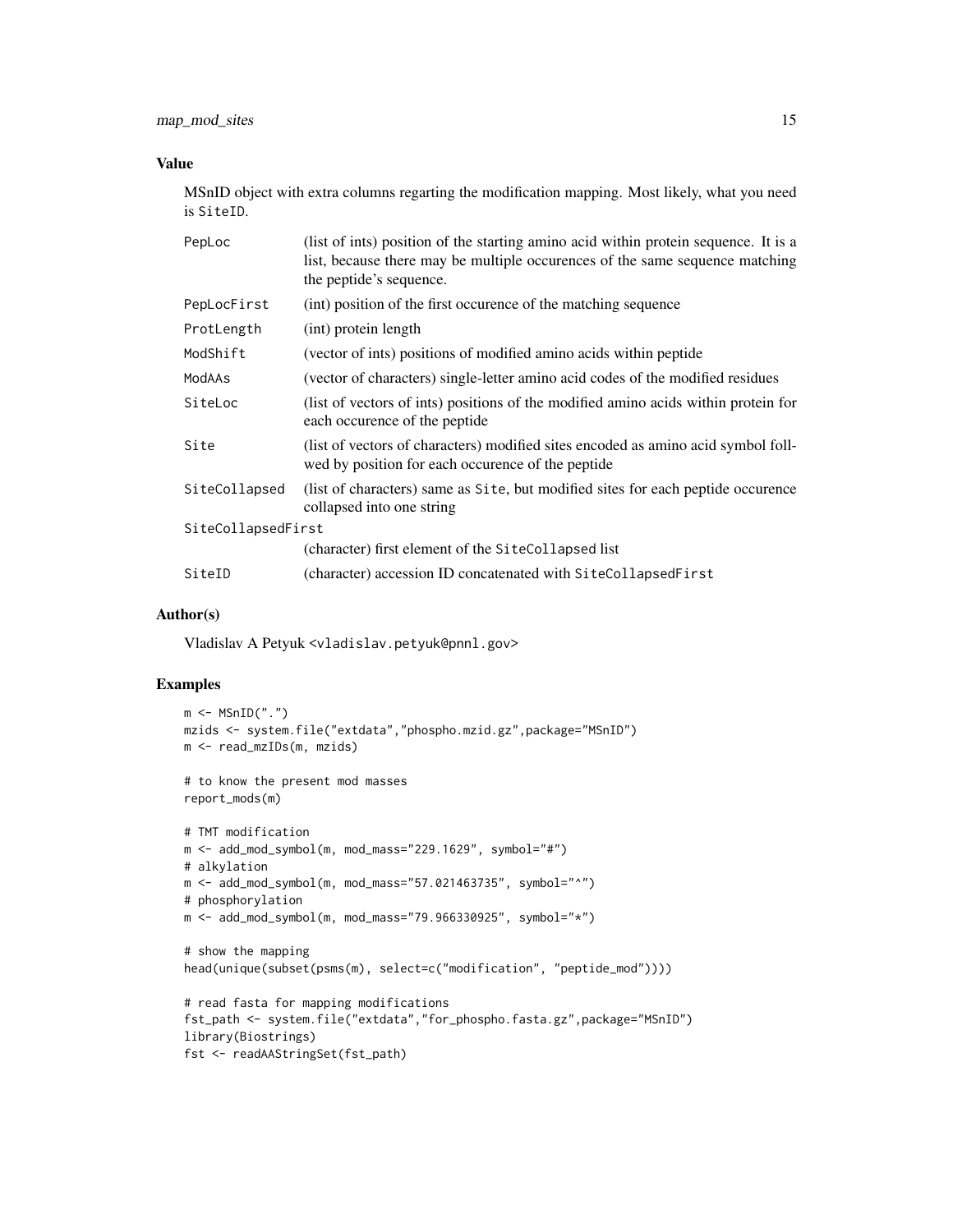```
# to ensure names are the same as in accessions(m)
names(fst) <- sub("(^{\wedge}[^{\wedge}]^{\star}) .*$", "\1", names(fst))
# # mapping phosphosites
m <- map_mod_sites(m, fst, "accession", "peptide_mod", "*", "lower")
head(unique(subset(psms(m), select=c("accession", "peptide_mod", "SiteID"))))
# clean-up cache
unlink(".Rcache", recursive=TRUE)
```
<span id="page-15-1"></span>mass\_measurement\_error

*Computes error of the parent ion mass to charge measurement*

# Description

Computes error of the parent ion mass to charge measurement from experimentalMassToCharge and calculatedMassToCharge. The returned value is in points per million (ppm).

#### Usage

```
mass_measurement_error(object)
```
#### Arguments

|  | object | An instance of class "MSnID". |  |  |
|--|--------|-------------------------------|--|--|
|--|--------|-------------------------------|--|--|

#### Details

It may be more common to compute "mass measurement error". However, the practical difference in "mass measurement error" and "mass to charge measurement error" is negligible. Moreover, the instruments measure mass/charge ratio, not mass *per se*.

### Value

Returns mass to charge measurement error in "ppm" units.

# Author(s)

Vladislav A Petyuk <vladislav.petyuk@pnnl.gov>

# See Also

[MSnID](#page-16-1) [recalibrate](#page-25-1) [correct\\_peak\\_selection](#page-7-1)

```
data(c_elegans)
ppm <- mass_measurement_error(msnidObj)
hist(ppm, 100)
```
<span id="page-15-0"></span>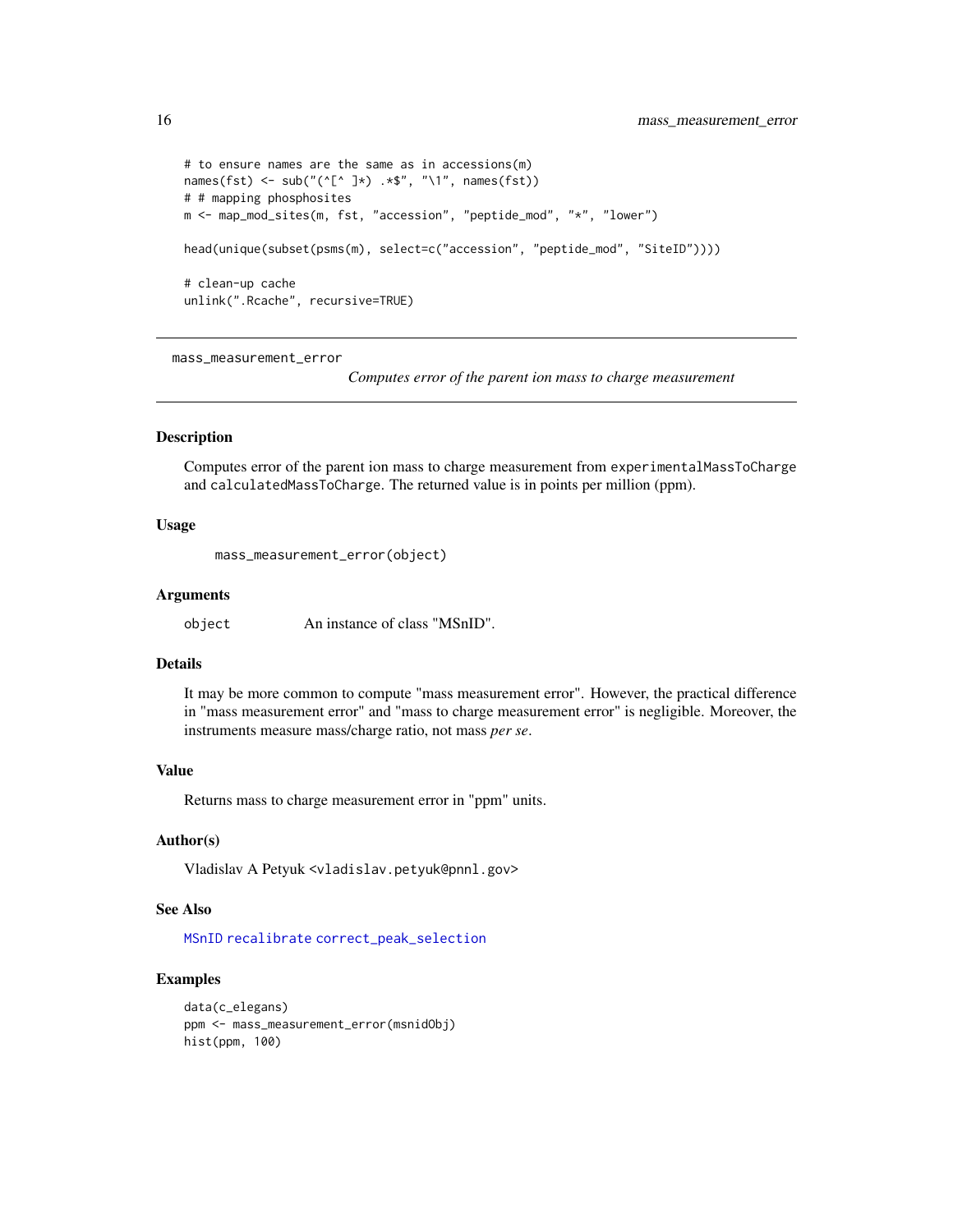<span id="page-16-0"></span>MSnID-class *The "MSnID" Class for Mass Spectrometry Based Proteomics Identification Data*

#### <span id="page-16-1"></span>**Description**

The MSnID is a convenience class for manipulating the MS/MS search results.

#### Objects from the Class

The way to create objects is to call MSnID constructor function that takes as an input the project working directory workDir and the second argument if the cache from previous analysis should be cleaned cleanCache.

#### Slots

- workDir: Object of class "character". containing working directory for the project. The .Rcache subdirectory stores the cached resuls form the previous analyses. The mechanism of caching relies on [R.cache](#page-0-0) package.
- psms: Object of class data.table that contains all the MS/MS identification results in the form of peptide(or protein)-spectrum-matches.

#### Methods

```
read_mzIDs signature(object, mzids):
```
Reads mzIdentML files into psms data.table slot of object MSnID instance. The functionality leverage [mzID](#page-0-0) package facility. Note, the calls are memoised using [R.cache](#page-0-0) facility. So if the call with the same list of files issues again, the results will be read from cache instead of re-parsing the mzIdentML files. See [read\\_mzIDs](#page-24-1)

psms(object), psms(object)<-value: Gets and sets MS/MS search results as data.frame. See [psms](#page-23-1)

```
dim signature(x = "MSnID"):
```
Returns the dimensions of the table with MS/MS identification data.

- peptides signature(object = "MSnID"): Returns unique peptide list. See [peptides](#page-22-1)
- accessions signature(object = "MSnID"): Returns unique accessions (typically proteins) list. See [accessions](#page-2-1)
- proteins signature(object = "MSnID"): Returns unique proteins list. See [proteins](#page-2-2)
- assess\_termini Checks the agreement of peptide termini with enzymes cleavage specificity. The return value is theMSnID object with extra variable numIrregCleavages. See [assess\\_termini](#page-6-1)
- assess\_missed\_cleavages Checks if the peptide sequence contains the sites that were not cleaved by the enzyme. For details see [assess\\_missed\\_cleavages](#page-5-1)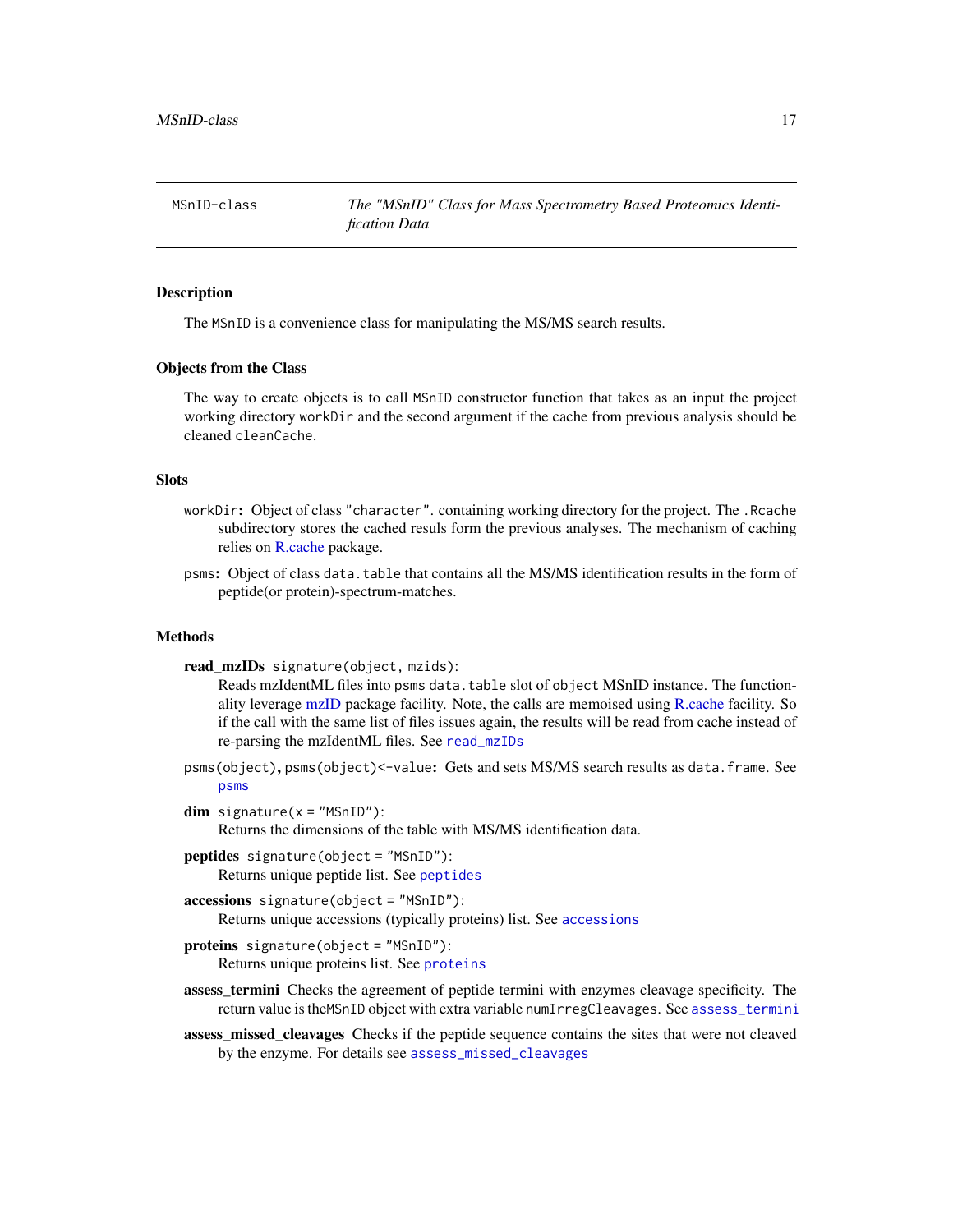- <span id="page-17-0"></span>mass\_measurement\_error Returns parent ion mass measurement error in parts per million (ppm) units. Note, it requires experimentalMassToCharge and calculatedMassToCharge variables to be set. See [mass\\_measurement\\_error](#page-15-1)
- recalibrate Recalibrates, that is removes systematic error from experimentalMassToCharge measurements. See [recalibrate](#page-25-1)
- correct peak selection Subtracts or adds the mass difference between C13 and C12 isotopes (1.0033548378 Da) if that reduces the mass error. Such a mass error arises from the fact that instrument may peak non-monoisotopic peak for fragmentation and thus report the mass that is different by ~ 1 Da. See [correct\\_peak\\_selection](#page-7-1)
- apply\_filter signature(msnidObj="MSnID", filterObj="character") signature(msnidObj="MSnID", filterObj="MSnIDFilter") The filterObj argument is a "character" or converted to a "character" text string that is evaluated to a "logical" for each entry of the MS/MS results table. Return value is a filtered MSnID object with entries that pass the applied filter. See [apply\\_filter](#page-4-1)
- evaluate\_filter evaluate\_filter(object, filter, level = c("PSM","peptide", "accession") Returns a list with fdr and n elements. Argument filter is either "character" or "MSnIDFilter" object. Argument level can take one of the values c("PSM","peptide","accession") and controls the level filter is evaluated. See [evaluate\\_filter](#page-9-1)
- id\_quality signature(object="MSnID", ...) Other optional . . . arguments are filter is an "MSnIDFilter" instance and level. The level values are one of "PSM", "peptide", "accession". The method returns FDR for given level depending of type of identifications. See [id\\_quality](#page-11-1)
- as(,"[MSnSet](#page-0-0)") signature(x = "MSnID"): Coerce object from MSnID to MSnSet.
- names signature(x="MSnID") Returns the column names in the MS/MS results table.
- object\$name, object\$name<-value Access and set name column in MS/MS search results table.
- object[[i]], object[[i]]<-value Access and set column i (character or numeric index) in MS/MS search results table.
- as(,"MSnSet") signature(from = "MSnID"): Coerce object from MSnID to MSnSet.
- as(,"data.table") signature(from = "MSnID"): Coerce object from MSnID to data.table.

#### Author(s)

Vladislav A Petyuk <vladislav.petyuk@pnnl.gov>

#### See Also

[MSnSet](#page-0-0), [mzID](#page-0-0).

```
## Not run:
msnidObj <- MSnID(".")
mzids <- system.file("extdata","c_elegans.mzid.gz",package="MSnID")
msnidObj <- read_mzIDs(msnidObj, mzids)
# clean up the cache directory
```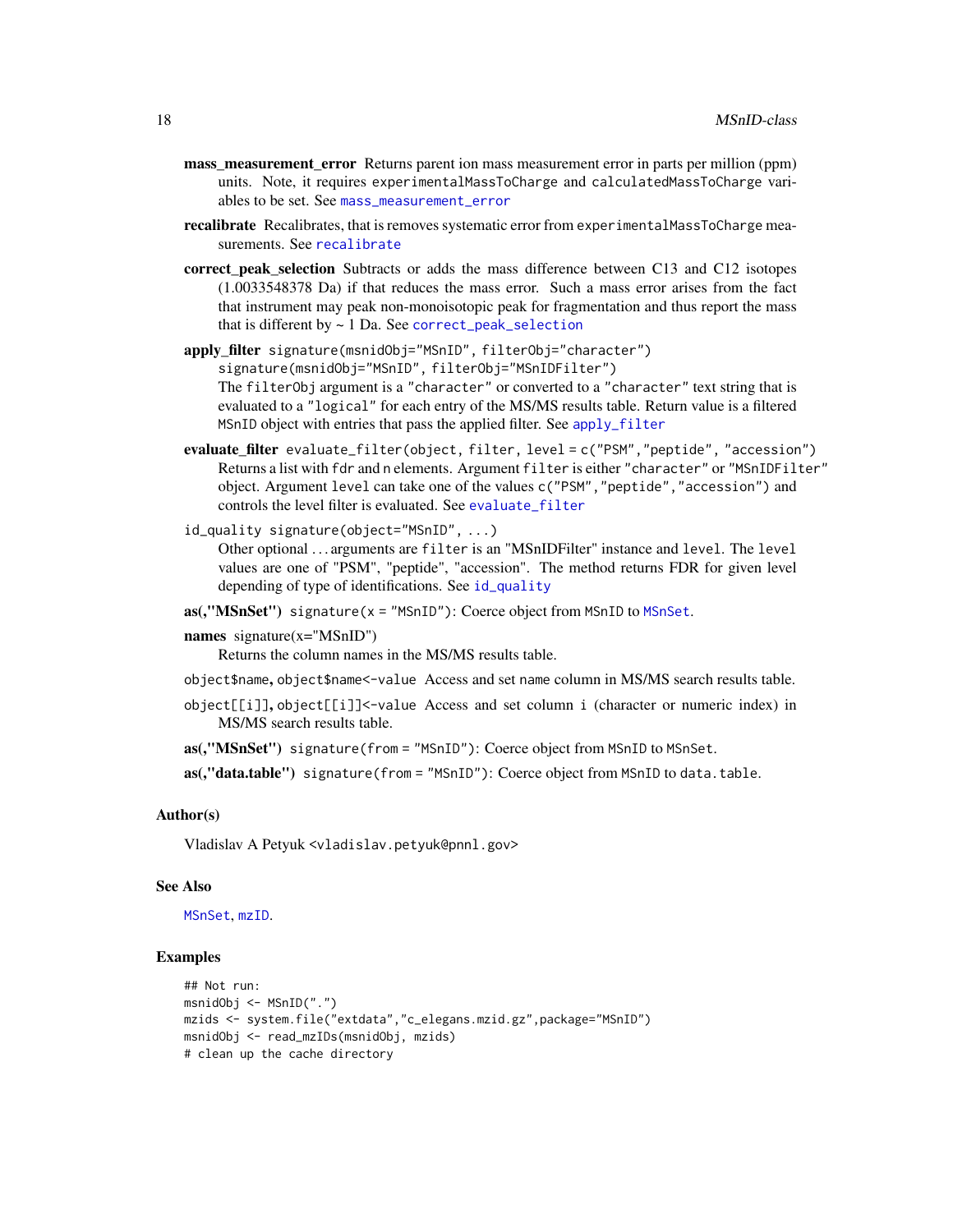# <span id="page-18-0"></span>MSnIDFilter-class 19

unlink(".Rcache", recursive=TRUE)

## End(Not run)

MSnIDFilter-class *The "MSnIDFilter" Class for Handling MS/MS Criteria, Relationships and Thresholds for Data Filtration.*

#### <span id="page-18-1"></span>**Description**

The MSnIDFilter is a convenience class for manipulating the MS/MS filter for MS/MS results.

#### Objects from the Class

The way to create objects is to call MSnIDFilter constructor function that takes as input the MSnID class instance and (optionally) filterList.

#### Slots

MSnIDObj: An instance of class "MSnID".

filterList: An optional argument. A list with element names corresponding to column names avalable in MSnID instance. Each element contains sub-elements "comparison" and "threshold". "Comparison" is one of the relationship operators (e.g. ">") see [Comparison](#page-0-0) for details. "Threshold" is the corresponding parameter value the identification has to be more or less (depending on comparison) to pass the filter.

#### Methods

show signature(object="MSnIDFilter"): Prints MSnIDFilter object.

object\$name, object\$name<-value Access and set filterList elements.

- names signature(x="MSnIDFilter") Returns the names of the criteria.
- as.numeric signature(x="MSnIDFilter") Converts filterList into "numeric" vector. Vector names are the list element names. Vector values are threshold values. Comparison operators are lost.

```
length signature(x="MSnIDFilter")
```
Returns the number of criteria set in the "MSnIDFilter" object.

```
update signature(object="MSnIDFilter", ...)
```
The additional . . . argument is numeric vector of the same length as the number of criteria in MSnIDFilter object. The method update the corresponding thresholds to new provided values.

# Author(s)

Vladislav A Petyuk <vladislav.petyuk@pnnl.gov>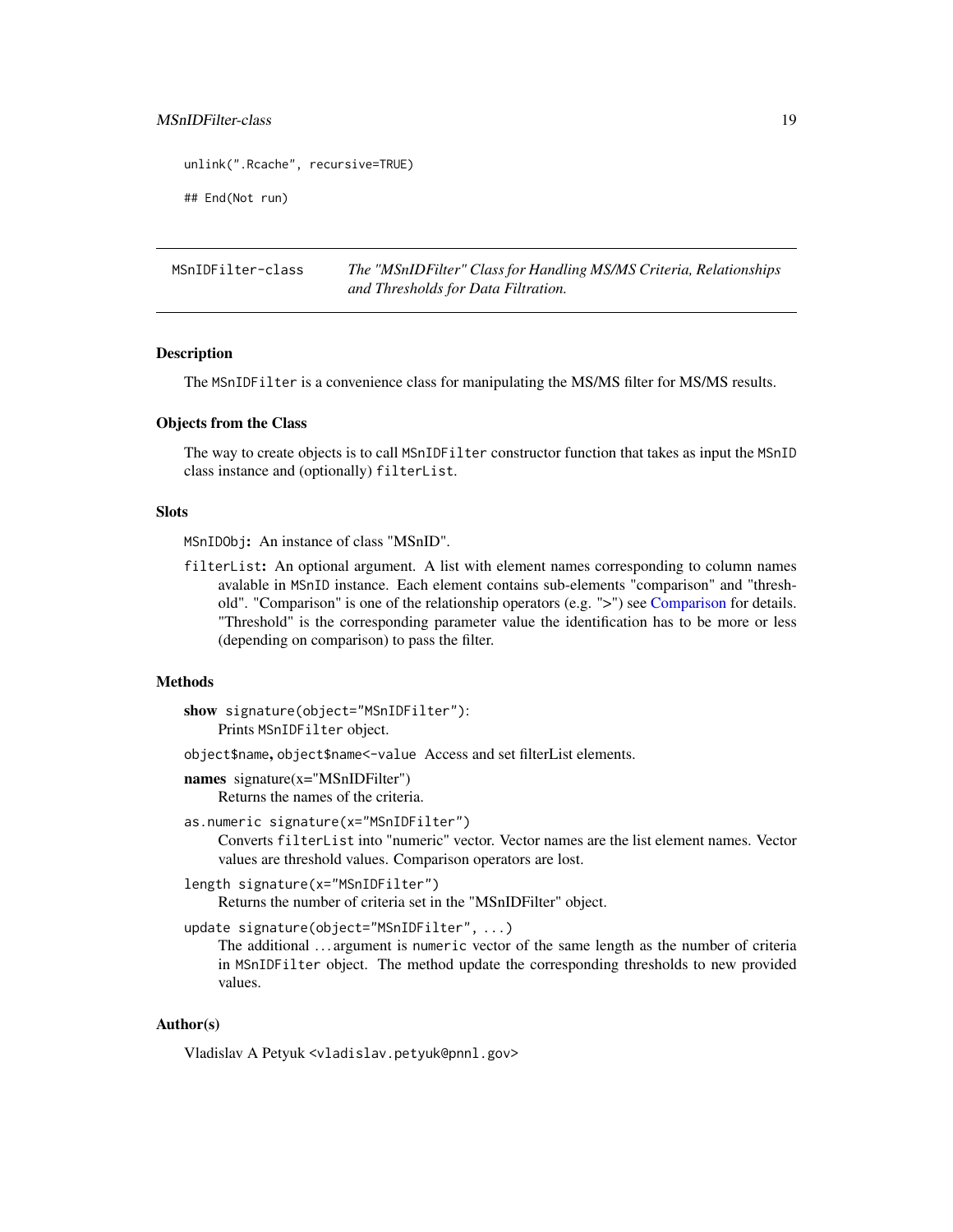# See Also

[MSnSet](#page-0-0) [evaluate\\_filter](#page-9-1) [apply\\_filter](#page-4-1) [optimize\\_filter](#page-20-1)

#### Examples

```
data(c_elegans)
```

```
## Filtering using filter object:
# first adding columns that will be used as filters
msnidObj$msmsScore <- -log10(msnidObj$`MS-GF:SpecEValue`)
msnidObj$mzError <- abs(msnidObj$experimentalMassToCharge -
                        msnidObj$calculatedMassToCharge)
# setting up filter object
filtObj <- MSnIDFilter(msnidObj)
filtObj$msmsScore <- list(comparison=">", threshold=10.0)
filtObj$mzError <- list(comparison="<", threshold=0.1) # 0.1 Thomson
show(filtObj)
# applying filter and comparing MSnID object before and after
show(msnidObj)
msnidObj <- apply_filter(msnidObj, filtObj)
show(msnidObj)
```
msnidObj *Example mzIdenML File and MSnID Object*

#### Description

MSnID object from c\_elegans\_A\_3\_1\_21Apr10\_Draco\_10-03-04\_msgfplus.mzid.gz dataset from PeptideAltas repository id PASS00308.

#### Usage

data(c\_elegans)

```
data(c_elegans)
msnidObj
```

```
## Not run:
## How to download the example mzID file from PeptideAltas:
try(setInternet2(FALSE),silent=TRUE)
ftp.loc <- "ftp://PASS00308:PJ5348t@ftp.peptideatlas.org/MSGFPlus_Results/MZID_Files/c_elegans_A_3_1_21Apr10_Dr
download.file(ftp.loc, "c_elegans.mzid.gz")
## End(Not run)
```

```
## Not run:
## Script for generation of the C. elegans example data:
```
<span id="page-19-0"></span>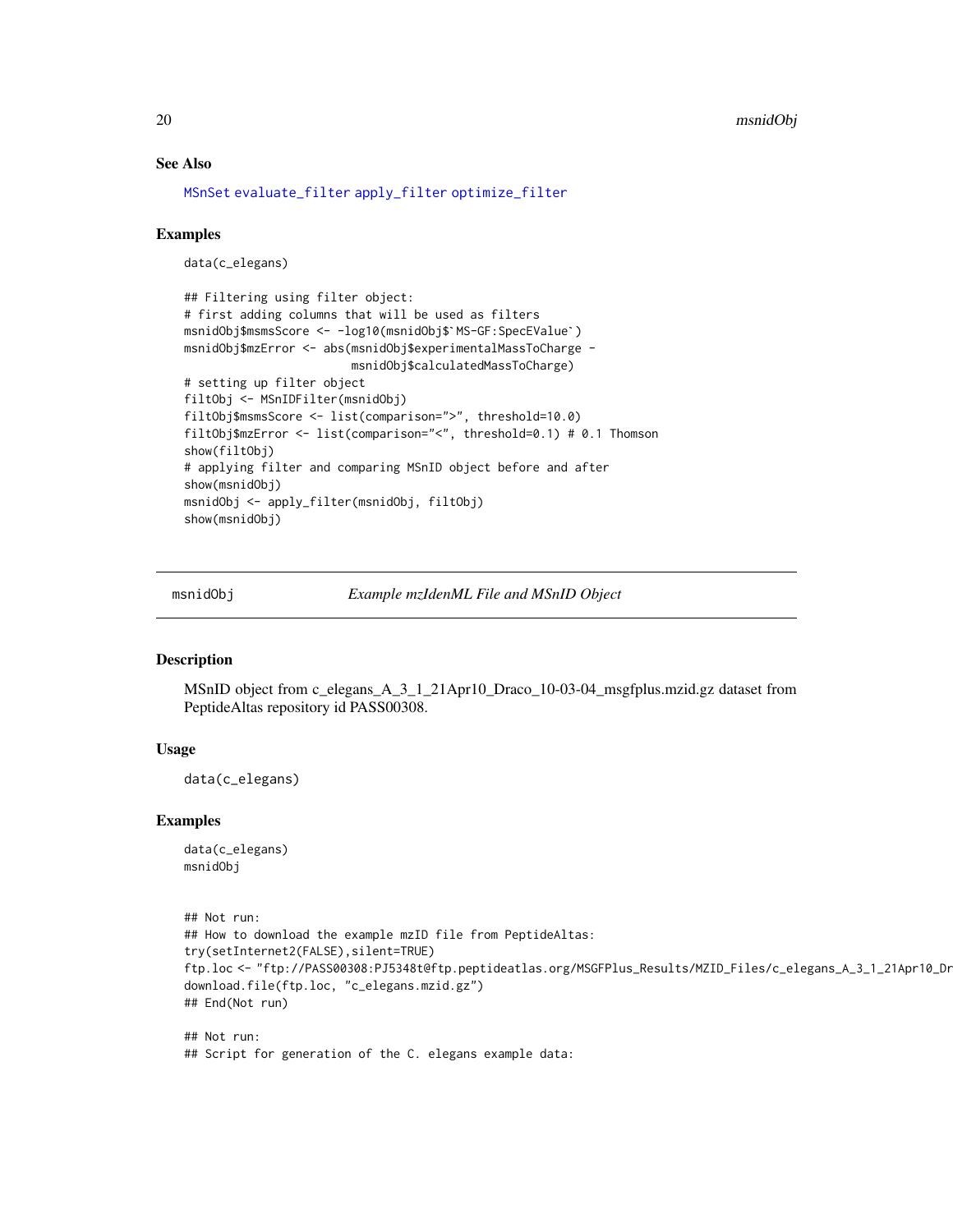# <span id="page-20-0"></span>optimize\_filter 21

```
msnidObj <- MSnID(".")
mzids <- system.file("extdata","c_elegans.mzid.gz",package="MSnID")
msnidObj <- read_mzIDs(msnidObj, mzids)
save(msnidObj, file='c_elegans.RData', compress='xz', compression_level=9)
# MD5 sum for the file is: a7c511a6502a6419127f1e46db48ed92
digest::digest(msnidObj)
# clean up the cache directory
unlink(".Rcache", recursive=TRUE)
```

```
## End(Not run)
```
<span id="page-20-1"></span>optimize\_filter *Filter criteria optimization to maximize the number of identifications given the FDR upper threshold*

# Description

Adjusts parameters in the "MSnIDFilter" instance to achieve the most number of spectra, peptides or proteins/accessions within pre-set FDR upper limit.

# Usage

optimize\_filter(filterObj, msnidObj, fdr.max, method, level, n.iter, mc.cores=NULL)

# Arguments

| filterObj | An instance of class "MSnIDFilter".                                                                                                                                                                             |
|-----------|-----------------------------------------------------------------------------------------------------------------------------------------------------------------------------------------------------------------|
| msnidObj  | An instance of class "MSnID".                                                                                                                                                                                   |
| fdr.max   | Upper limit on acceptable false discovery rate (FDR).                                                                                                                                                           |
| method    | Optimization method. Possible values are "Grid" or same values as for the<br>method argument of the optim function. Tested and recommended arguments<br>(besides "Grid") of method are "Nelder-Mead" or "SANN". |
| level     | Determines at what level to perform optimization. Possible values are "PSM",<br>"peptides" or "accession".                                                                                                      |
| n.iter    | For method "Grid" is approximate number of evaluation point. For "Nelder-<br>Mean" and "SANN" methods see optim.                                                                                                |
| mc.cores  | Controls the number of enabled cores for parallel processing. Make sense only<br>for "Grid" optimizaton. Default is getOption("mc.cores", 2L). See mclapply<br>for details.                                     |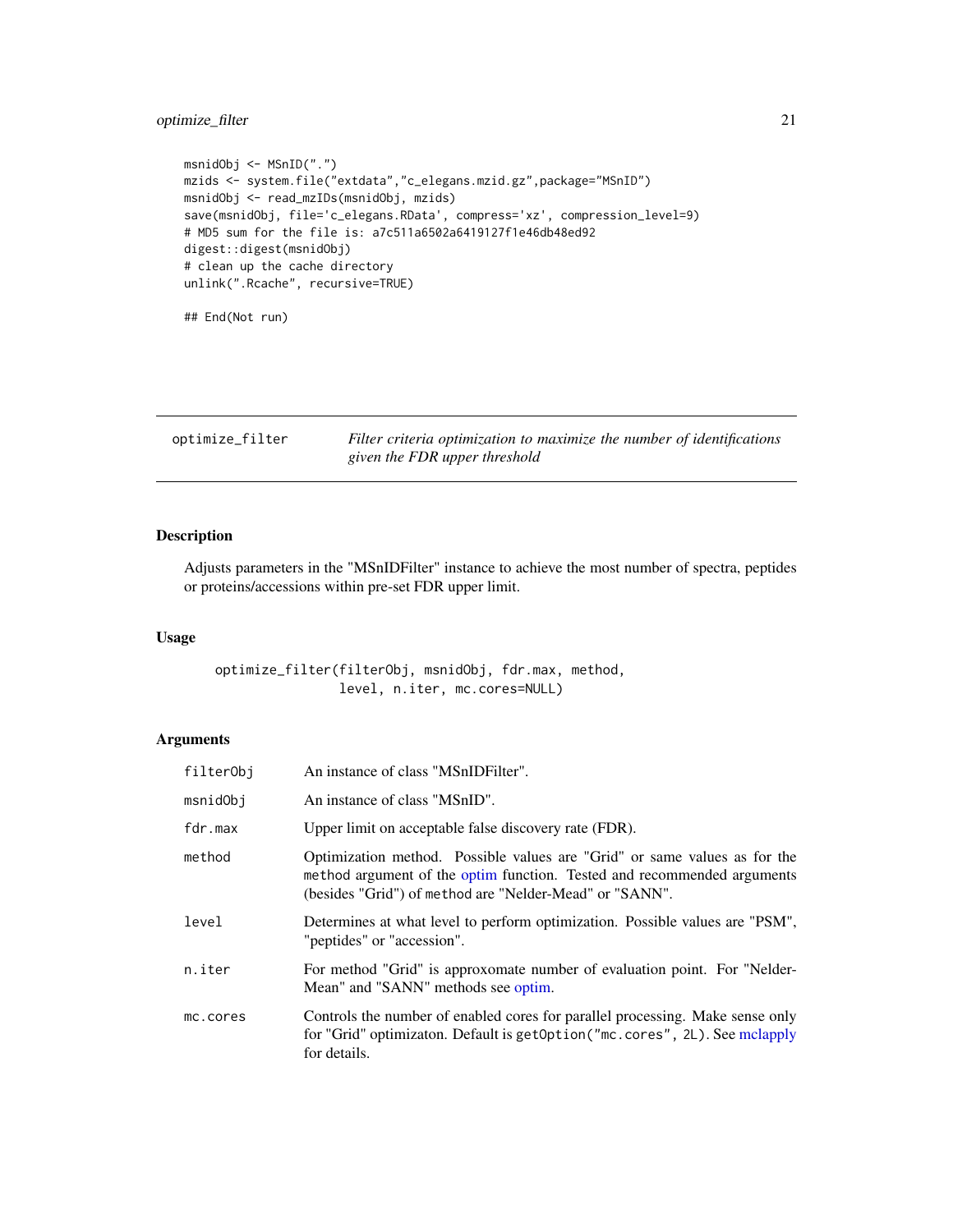#### <span id="page-21-0"></span>Details

The "Grid" method is brute-force optimization through evaluation of approximately n.iter combinations of the parameters set in the "MSnIDFilter" object. The enumeration of the parameter combinations proceeds as follows. The *n.iter* number is getting split given the dimensionality of the problem (that is the number of filter parameters in the "MSnIDFilter" object. For each parameter the evaluation points are equally spaced according to quantiles of the parameter distribution. This way we enumerate the grid that has more evaluation points in relatively more dense areas.

Note, optimization is computationally expensive. Thus, the optimize\_filter call is memoised using facilities from the [R.cache](#page-0-0) package. Once the same call of optime\_filter function issued second time the results will be retrieved from cache.

#### Value

Returns an instance of "MSnIDFilter" that is maximized to provide the most number of identifications while maintaining a pre-set confidence (FDR).

#### Author(s)

Vladislav A Petyuk <vladislav.petyuk@pnnl.gov>

#### See Also

[MSnID](#page-16-1) [evaluate\\_filter](#page-9-1) [apply\\_filter](#page-4-1)

#### Examples

data(c\_elegans)

```
# explicitely adding parameters that will be used for data filtering
msnidObj$msmsScore <- -log10(msnidObj$`MS-GF:SpecEValue`)
msnidObj$absParentMassErrorPPM <- abs(mass_measurement_error(msnidObj))
```

```
# Setting up filter object
filtObj <- MSnIDFilter(msnidObj)
filtObj$absParentMassErrorPPM <- list(comparison="<", threshold=10.0)
filtObj$msmsScore <- list(comparison=">", threshold=10.0)
system.time({
```

```
filtObj.grid <- optimize_filter(filtObj, msnidObj, fdr.max=0.01,
                                method="Grid", level="peptide", n.iter=50)})
```

```
show(filtObj.grid)
```

```
# Fine tuning. Nelder-Mead optimization.
system.time({
   filtObj.nm <- optimize_filter(filtObj.grid, msnidObj, fdr.max=0.01,
                                    method="Nelder-Mead", level="peptide",
                                    n.iter=50)})
show(filtObj.nm)
```
# Fine tuning. Simulated Annealing optimization. system.time({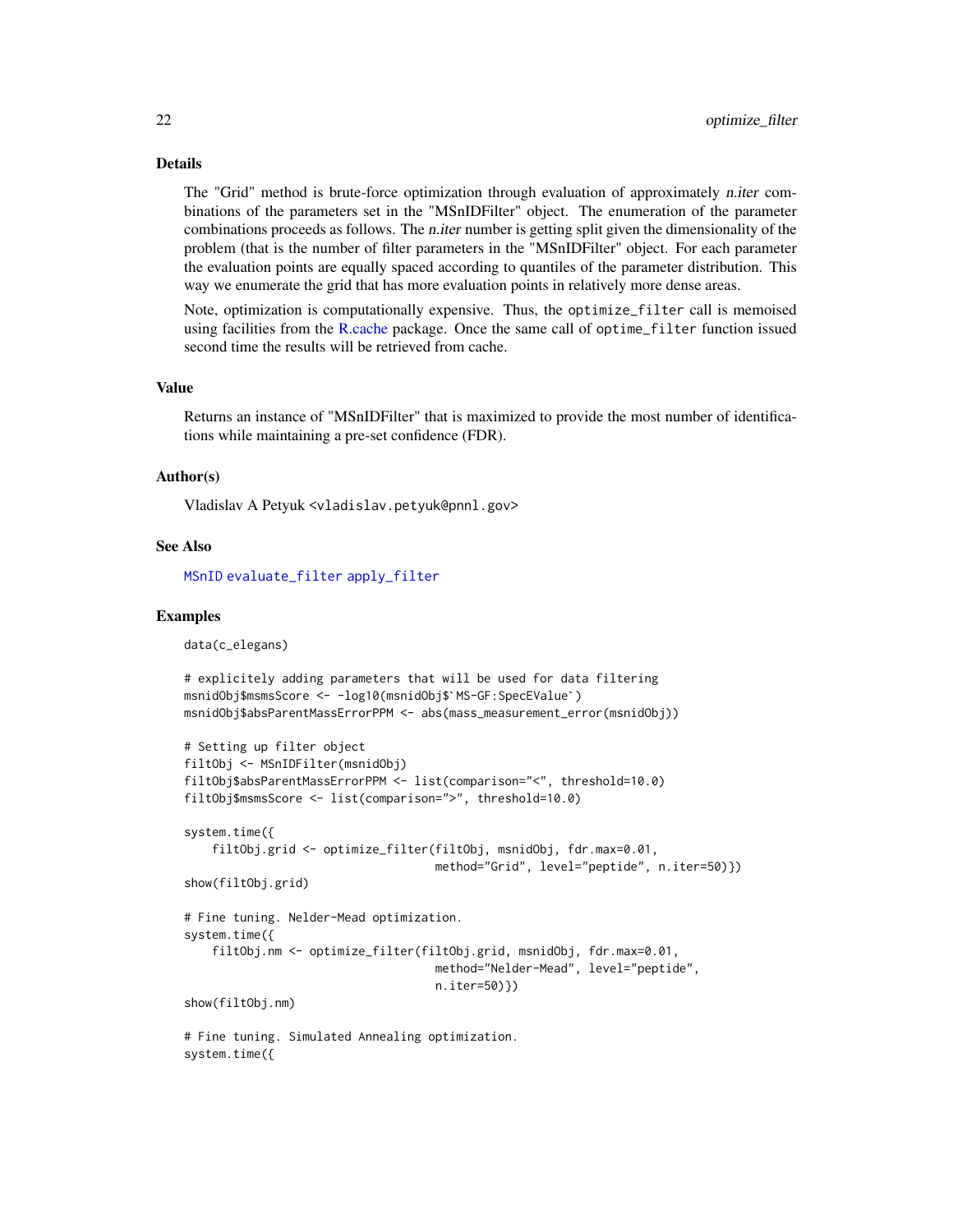#### <span id="page-22-0"></span>peptides 23

```
filtObj.sann <- optimize_filter(filtObj.grid, msnidObj, fdr.max=0.01,
                                   method="SANN", level="peptide", n.iter=50)})
show(filtObj.sann)
```
<span id="page-22-1"></span>peptides *Non-redundant list of peptides*

# Description

Returns the non-redundant list of peptides from the *MSnID* object

# Usage

peptides(object)

# Arguments

object An instance of class "MSnID".

# Value

Non-redundant list of peptides.

# Author(s)

Vladislav A Petyuk <vladislav.petyuk@pnnl.gov>

#### See Also

[accessions](#page-2-1) [proteins](#page-2-2)

```
data(c_elegans)
head(peptides(msnidObj))
```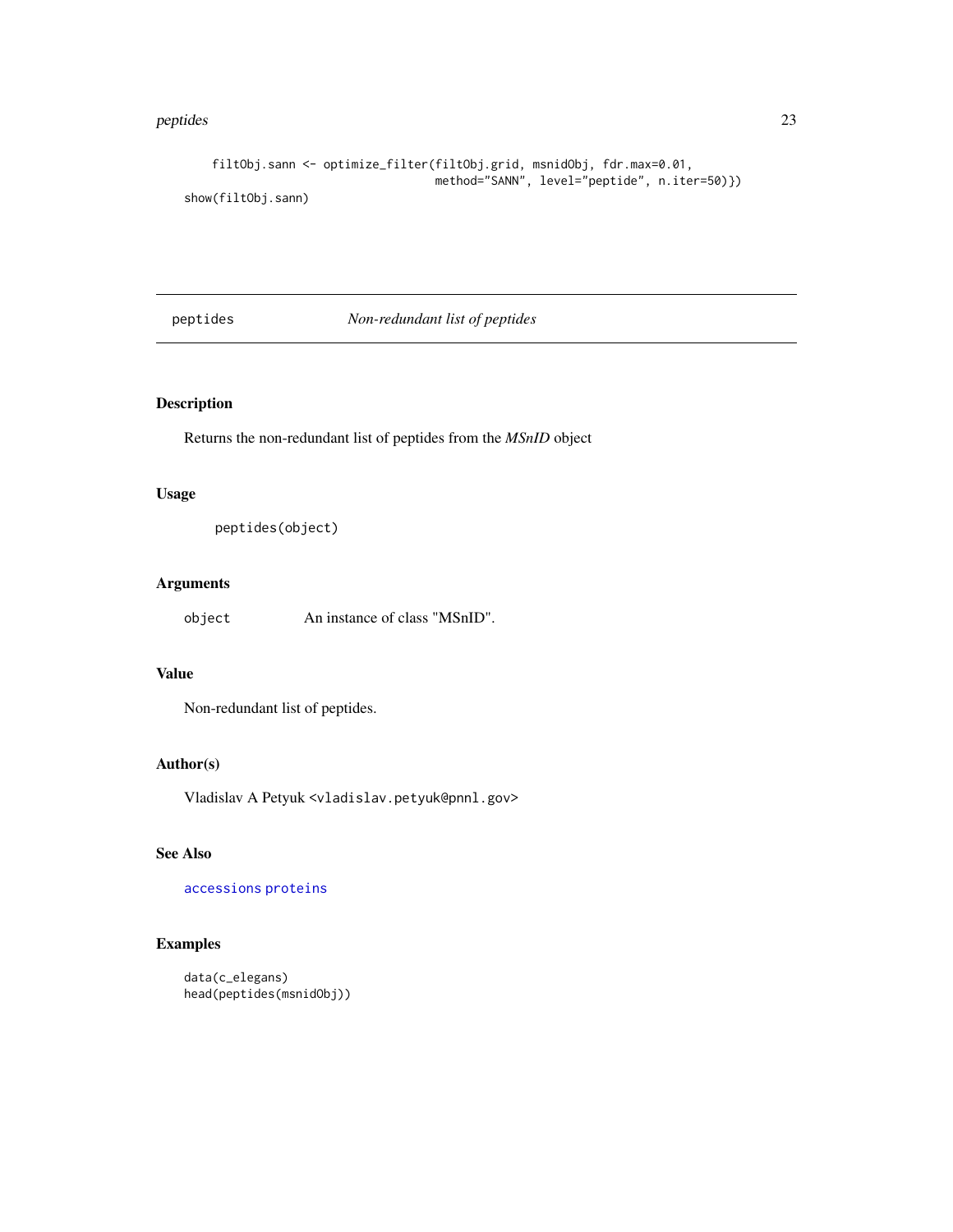<span id="page-23-1"></span><span id="page-23-0"></span>

# Description

Returns results of MS/MS search (peptide-to-spectrum) matches in the form of data.frame.

# Usage

psms(object, ...) psms(object) <- value

# Arguments

| object                  | An instance of class "MSnID".                    |
|-------------------------|--------------------------------------------------|
| value                   | Value is a data. frame with MS/MS search results |
| $\cdot$ $\cdot$ $\cdot$ | ignored for now                                  |

# Value

data.frame

# Author(s)

Vladislav A Petyuk <vladislav.petyuk@pnnl.gov>

# See Also

[MSnID](#page-16-1)

```
data(c_elegans)
msnidDF <- psms(msnidObj)
head(msnidDF)
```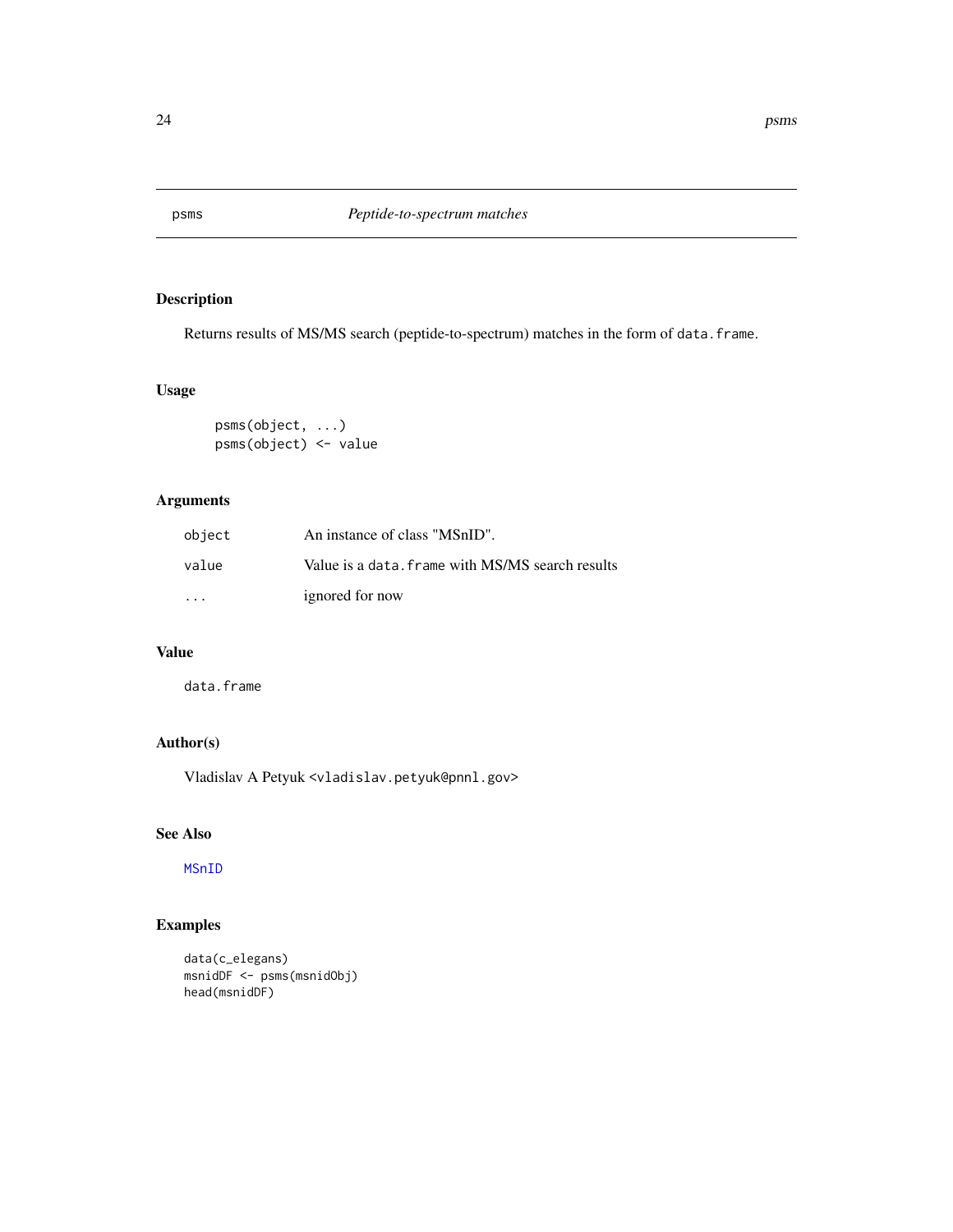<span id="page-24-1"></span><span id="page-24-0"></span>

# Description

Reads mzIdentML files into psms data.table slot of object MSnID instance. The functionality leverage [mzID](#page-0-0) package facility. Note, the calls are memoised using [R.cache](#page-0-0) facility. So if the call with the same list of files issues again, the results will be read from cache instead of re-parsing the mzIdentML files.

# Usage

read\_mzIDs(object, mzids, backend)

#### Arguments

| object  | An instance of class "MSnID"                                                                                                                                                                                                                                                         |
|---------|--------------------------------------------------------------------------------------------------------------------------------------------------------------------------------------------------------------------------------------------------------------------------------------|
| mzids   | paths to mzIdentML (mzid) files                                                                                                                                                                                                                                                      |
| backend | Package that is leveraged for parsing. Either 'mzID' or 'mzR' corresponding to<br>mzID-package and mzR-class respectively. The 'mzR' parser is much faster,<br>since it is based on C++ code. 'mzID' will be kept in the package for league<br>reasons. Note, the default is 'mzID'. |

#### Details

mzIdentML files can be either as is or in gzip compressed form (\*.mzid.gz).

#### Value

Returns an instance of "MSnID" class with @psms data.table slot populated with MS/MS identifications.

#### Author(s)

Vladislav A Petyuk <vladislav.petyuk@pnnl.gov>

# See Also

#### [flatten](#page-0-0) [mzID](#page-0-0)

```
## Not run:
msnidObj <- MSnID(".")
mzids <- system.file("extdata","c_elegans.mzid.gz",package="MSnID")
msnidObj <- read_mzIDs(msnidObj, mzids)
# clean up the cache directory
unlink(".Rcache", recursive=TRUE)
```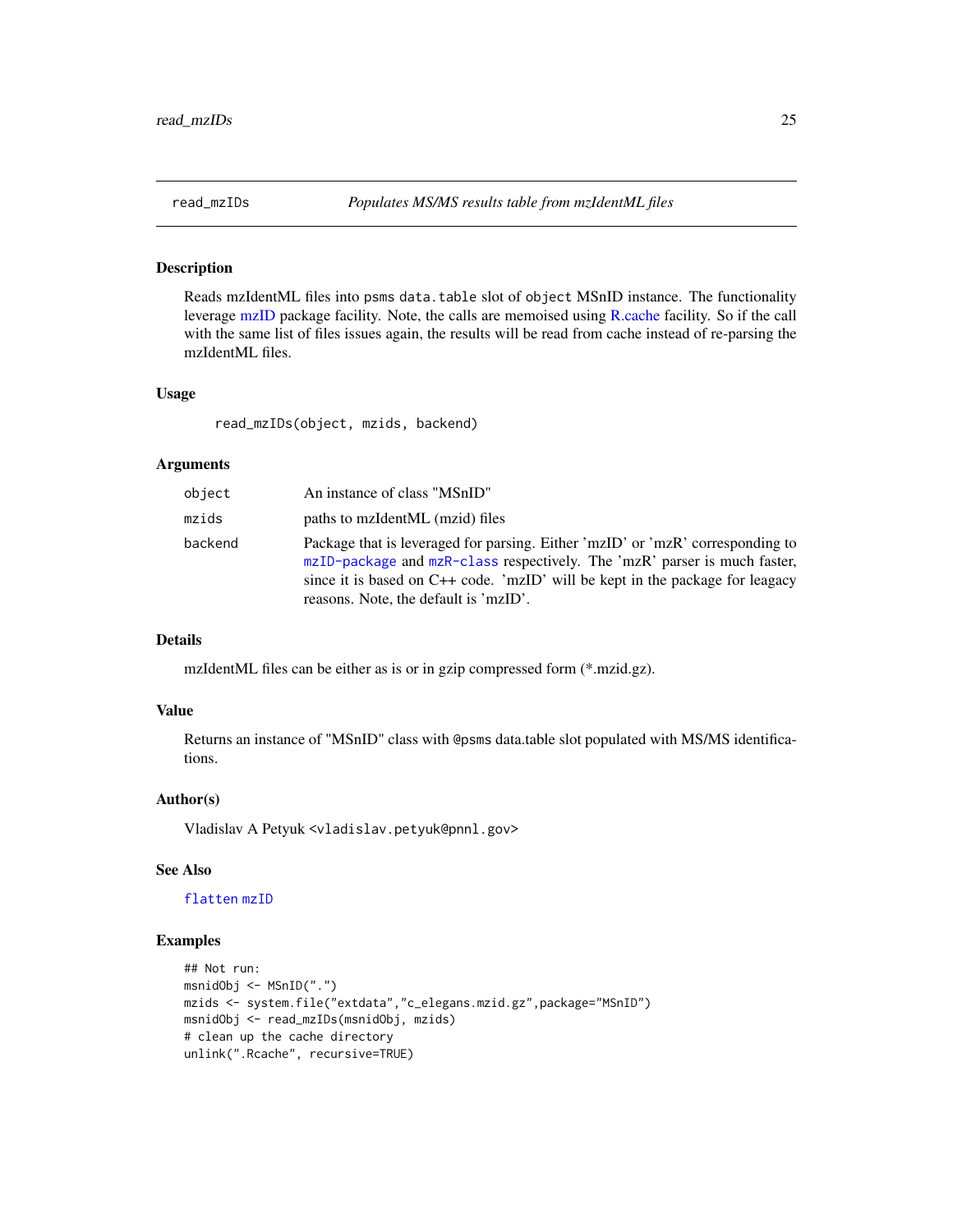<span id="page-25-0"></span>## End(Not run)

<span id="page-25-1"></span>recalibrate *Post-experimental recalibration of observed mass to charge ratios*

#### Description

Mass spectrometry measurements like any other real-worls measurements are prone to systematic errors. Typically they are minimized by instrument calibration prior the analysis. Nonetheless, the calibration may drift over time or be affected by some adverse factors (temperature or space charge fluctuations).

This function estimates and removes the systematic error from the datasets. The side effect is the recalibrated experimentalMassToCharge values.

#### Usage

recalibrate(object)

#### Arguments

object An instance of class "MSnID".

# Details

Currently it employs a very simple method of zero-centering the histogram of mass measurement errors. In the future it will contain more sophisticated recalibration routines.

### Value

"MSnID" class instance with updated experimentalMassToCharge.

#### Author(s)

Vladislav A Petyuk <vladislav.petyuk@pnnl.gov>

#### See Also

[MSnID](#page-16-1) [mass\\_measurement\\_error](#page-15-1) [correct\\_peak\\_selection](#page-7-1)

### Examples

data(c\_elegans)

# first let's fix the error of picking wrong monoisotopic peak # otherwise the mass error range will be very large msnidObj <- correct\_peak\_selection(msnidObj)

# original mass error in ppm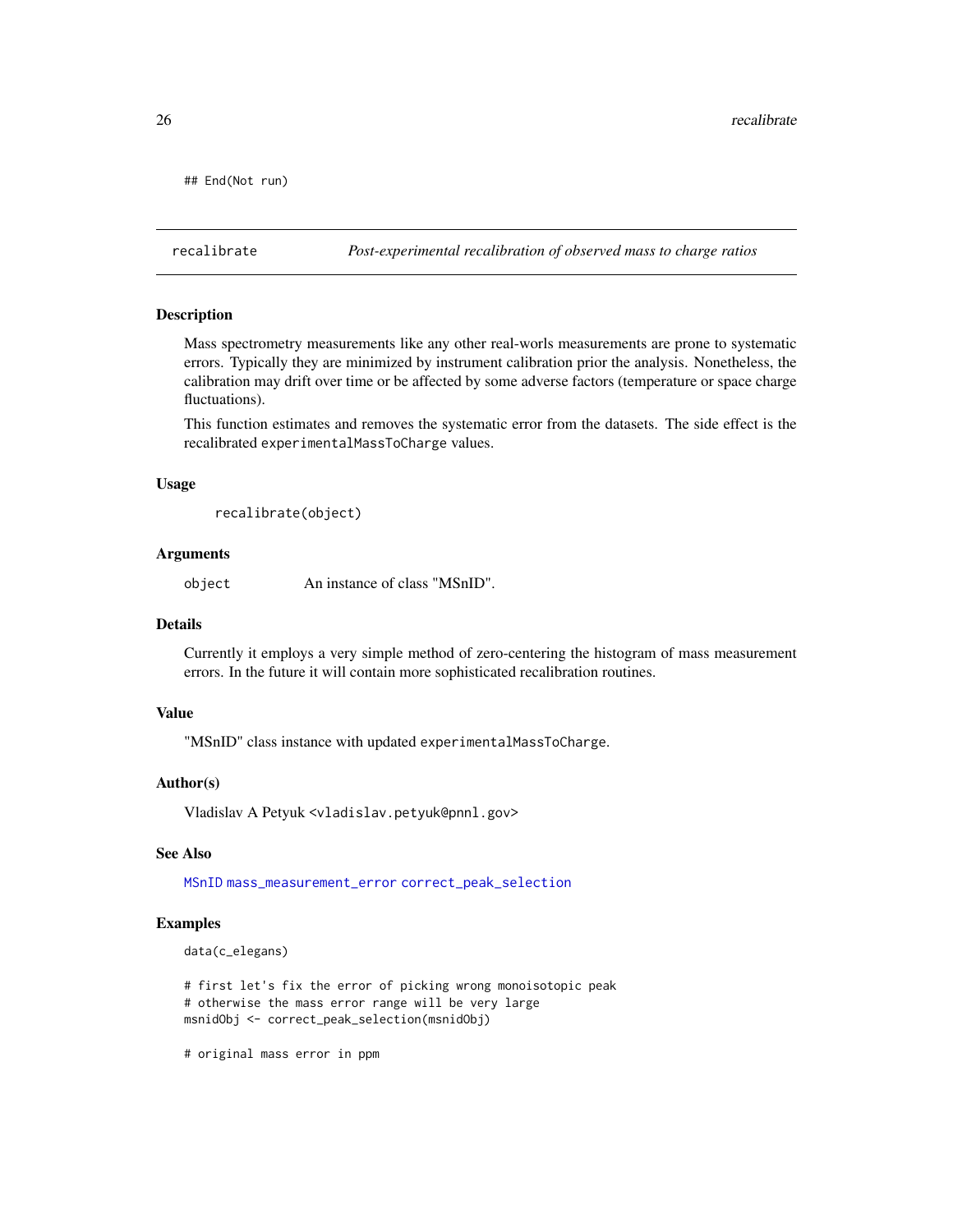# <span id="page-26-0"></span>remap\_accessions 27

```
ppm <- mass_measurement_error(msnidObj)
hist(ppm, 200, xlim=c(-20,+20))
# The dataset is well calibrated. So let's introduce
# some mass measurement error.
msnidObj$experimentalMassToCharge <-
   msnidObj$experimentalMassToCharge * (1+0.00001)
# mass error (in ppm) after artificial de-calibration
ppm <- mass_measurement_error(msnidObj)
hist(ppm, 200, xlim=c(-20,+20))
# recalibration
msnidObj <- recalibrate(msnidObj)
ppm <- mass_measurement_error(msnidObj)
hist(ppm, 200, xlim=c(-20,+20))
```
remap\_accessions *Changes accessions from one protein id to another*

#### **Description**

Changes accessions from one protein id to another.

#### Usage

```
remap_accessions(object,
                    conversion_table,
                    extraction_pttrn=c("\\|([^|-]+)(-\\d+)?\\|",
                                          "([A-Z]P_\backslash\backslash d+)",
                                          "(ENS[A-Z0-9]+)"),
                    path_to_FASTA=NULL)
```
#### Arguments

object An instance of class "MSnID".

conversion\_table

(data.frame) first column in the data frame corresponds to identifiers in the FASTA file. Second column is the new identifier.

extraction\_pttrn

(string) regex pattern that extract protein identifier from FASTA entry name as first group (that is "\\1"). The most common patterns are the one corresponding to UniProt "\\|( $[^{\wedge}|-]$ +)(-\\d+)?\\|", RefSeq " $^{\wedge}$ ( $[A-Z]P_{\wedge} \ddot{d}+$ )" and ENSEMBL "^(ENS[A-Z0-9]+)". Other regex patterns can be accepted as well. Defaul is UniProt pattern.

path\_to\_FASTA (string) path to FASTA file. If provided only accessions present in the given FASTA file will be retained.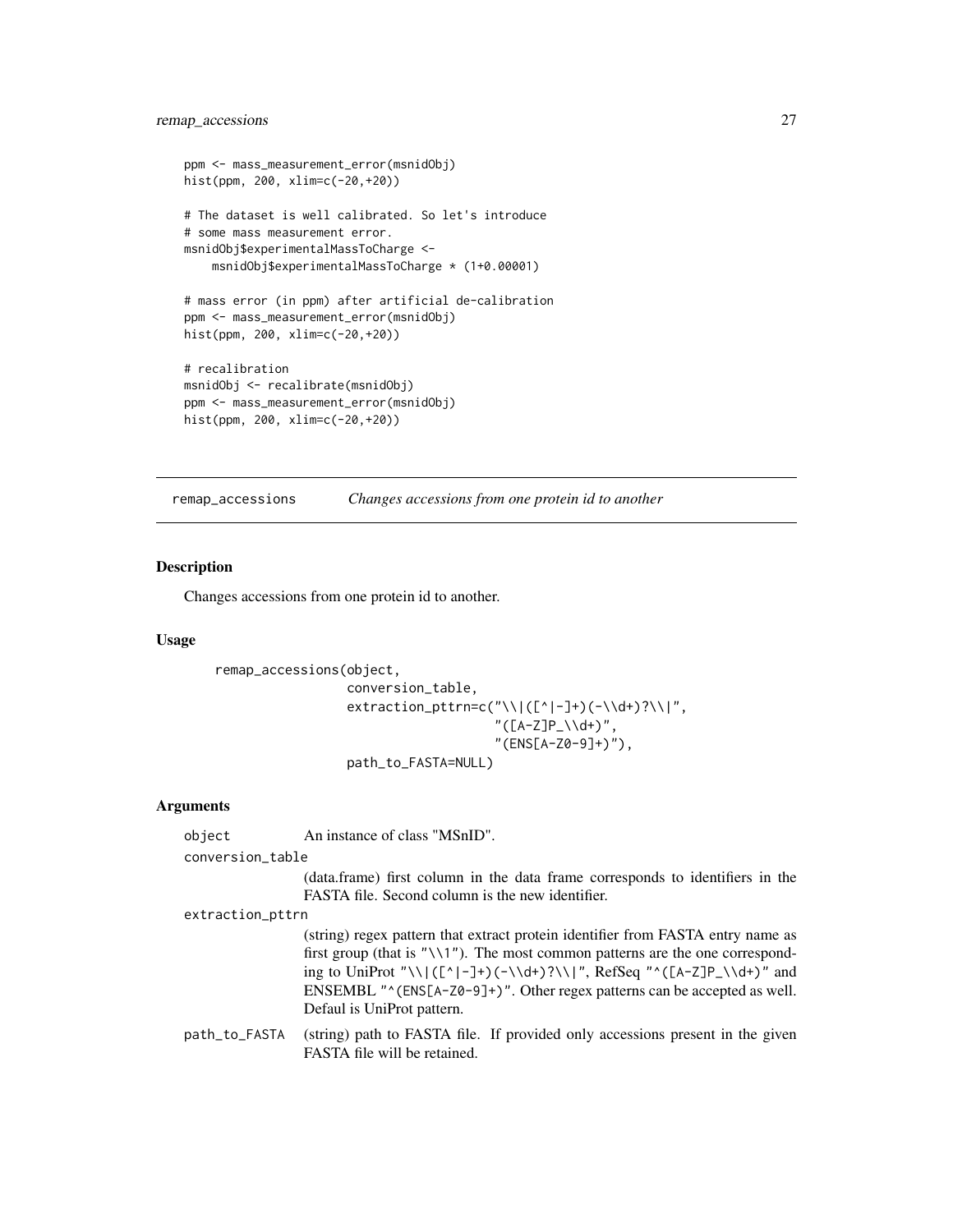# <span id="page-27-0"></span>Value

Returns an instance of "MSnID" with updated accessions.

#### Author(s)

Vladislav A Petyuk <vladislav.petyuk@pnnl.gov>

#### See Also

[remap\\_fasta\\_entry\\_names](#page-27-1)

#### Examples

```
m \leftarrow MSnID("."')mzids <- system.file("extdata","phospho.mzid.gz",package="MSnID")
m <- read_mzIDs(m, mzids)
head(m$accessions)
conv_tab <- fetch_conversion_table("Homo sapiens", "UNIPROT", "SYMBOL")
m2 \leq - remap_accessions(m, conv_tab, "\\|([^|-]+)(-\\d+)?\\|")
head(m2$accessions)
unlink(".Rcache", recursive=TRUE)
```
<span id="page-27-1"></span>remap\_fasta\_entry\_names

*Remapping entries in FASTA file*

# Description

Remaps entries in the FASTA file from one protein identifier to another according to provided conersion table. Input is a path to FASTA file. Output is also a path to a new FASTA file with updated entry names.

#### Usage

```
remap_fasta_entry_names(path_to_FASTA,
                         conversion_table,
                         extraction_pttrn=c("\\|([^|-]+)(-\\d+)?\\|",
                                                     "([A-Z]P_\lambda\ldots)","(ENS[A-Z0-9]+)"))
```
#### Arguments

path\_to\_FASTA (string) path to FASTA file

conversion\_table

(data.frame) first column in the data frame corresponds to identifiers in the FASTA file. Second column is the new identifier.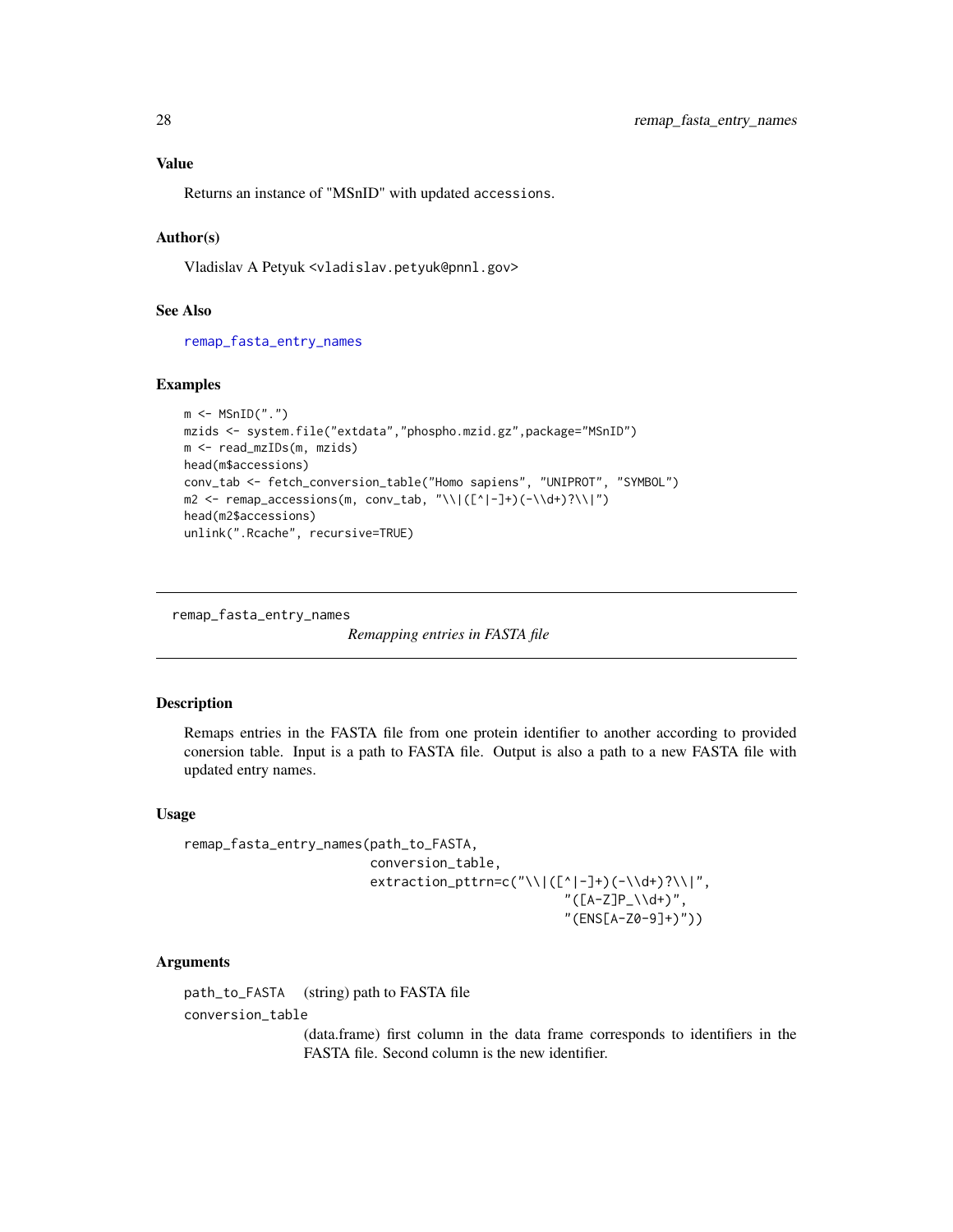# <span id="page-28-0"></span>report\_mods 29

extraction\_pttrn

(string) regex pattern that extract protein identifier from FASTA entry name as first group (that is "\\1"). The most common patterns are the one corresponding to UniProt "\\|([^|-]+)(-\\d+)?\\|", RefSeq "^([A-Z]P\_\\d+)" and ENSEMBL "^(ENS[A-Z0-9]+)". Other regex patterns can be accepted as well. Defaul is UniProt pattern.

#### Value

path to new FASTA file

# Author(s)

Vladislav A Petyuk <vladislav.petyuk@pnnl.gov>

#### Examples

```
library(Biostrings)
fst_path <- system.file("extdata","for_phospho.fasta.gz",package="MSnID")
readAAStringSet(fst_path)
conv_tab <- fetch_conversion_table("Homo sapiens", "UNIPROT", "SYMBOL")
fst\_path\_2 \leftarrow remap\_fasta\_entry\_names(fst\_path, conv\_tab, "\\|([^{-}]^+)(^-\\\d^+)?\\|")readAAStringSet(fst_path_2)
file.remove(fst_path_2)
```
<span id="page-28-1"></span>report\_mods *Lists modification masses in the MSnID object*

# Description

Parses out masses from the modification column and return them as table with counts.

#### Usage

```
report_mods(object, ...)
```
# Arguments

| object   | An instance of class "MSnID". |
|----------|-------------------------------|
| $\cdots$ | currently not used            |

# Value

Counts of each modification mass listed in modification column.

#### Author(s)

Vladislav A Petyuk <vladislav.petyuk@pnnl.gov>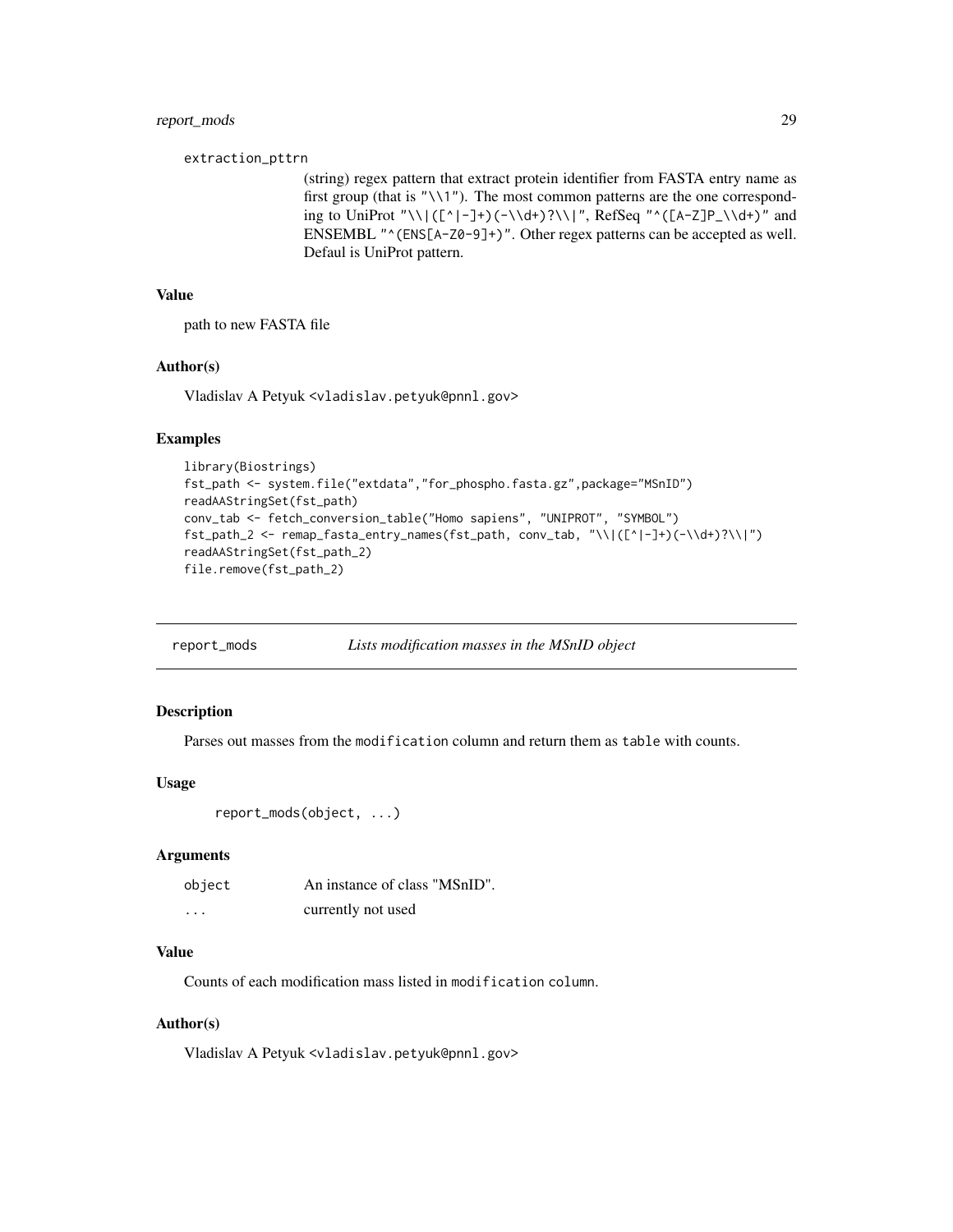# See Also

[add\\_mod\\_symbol](#page-3-1) [map\\_mod\\_sites](#page-13-1)

```
msnidObj <- MSnID(".")
mzids <- system.file("extdata","phospho.mzid.gz",package="MSnID")
msnidObj <- read_mzIDs(msnidObj, mzids)
# reports the masses and number of their occurences
report_mods(msnidObj)
# clean-up cache
unlink(".Rcache", recursive=TRUE)
```
<span id="page-29-0"></span>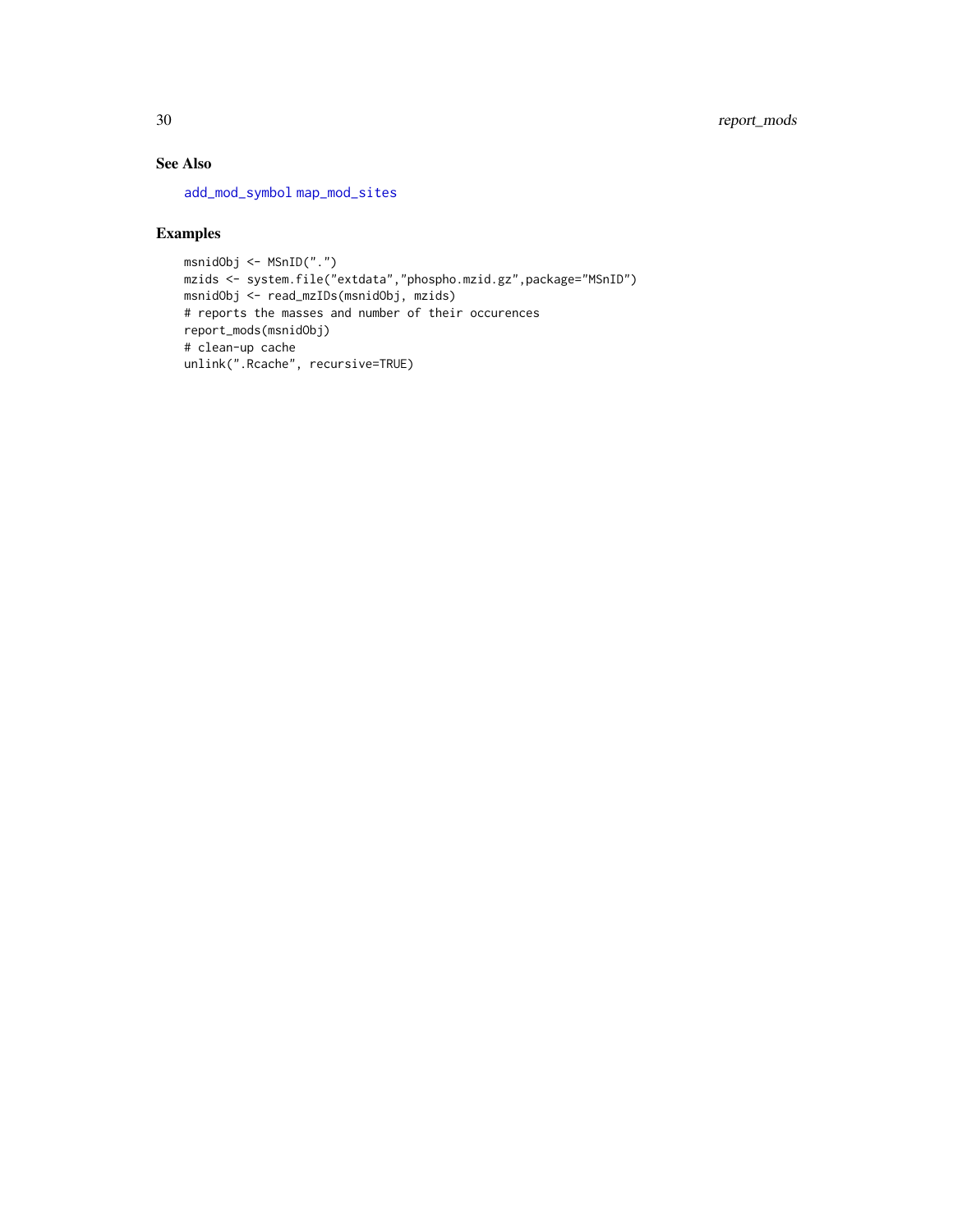# <span id="page-30-0"></span>**Index**

∗ classes MSnID-class, [17](#page-16-0) MSnIDFilter-class, [19](#page-18-0) ∗ datasets msnidObj, [20](#page-19-0) ∗ package MSnID-package, [2](#page-1-0) [[,MSnID,ANY,ANY-method *(*MSnID-class*)*, [17](#page-16-0) [[,MSnID-method *(*MSnID-class*)*, [17](#page-16-0) [[<-,MSnID,ANY,ANY,ANY-method *(*MSnID-class*)*, [17](#page-16-0) \$,MSnID-method *(*MSnID-class*)*, [17](#page-16-0) \$,MSnIDFilter-method *(*MSnIDFilter-class*)*, [19](#page-18-0) \$<-,MSnID-method *(*MSnID-class*)*, [17](#page-16-0) \$<-,MSnIDFilter-method *(*MSnIDFilter-class*)*, [19](#page-18-0) accessions, [3,](#page-2-0) *[17](#page-16-0)*, *[23](#page-22-0)* accessions,MSnID-method *(*MSnID-class*)*, [17](#page-16-0) add\_mod\_symbol, [4,](#page-3-0) *[30](#page-29-0)* add\_mod\_symbol,MSnID-method *(*add\_mod\_symbol*)*, [4](#page-3-0) apply\_filter, [5,](#page-4-0) *[18](#page-17-0)*, *[20](#page-19-0)*, *[22](#page-21-0)* apply\_filter,MSnID,character-method *(*apply\_filter*)*, [5](#page-4-0) apply\_filter,MSnID,MSnIDFilter-method *(*apply\_filter*)*, [5](#page-4-0) as.numeric,MSnIDFilter-method *(*MSnIDFilter-class*)*, [19](#page-18-0) assess\_missed\_cleavages, [6,](#page-5-0) *[8](#page-7-0)*, *[17](#page-16-0)* assess\_missed\_cleavages,MSnID-method *(*MSnID-class*)*, [17](#page-16-0) assess\_termini, *[7](#page-6-0)*, [7,](#page-6-0) *[17](#page-16-0)* assess\_termini,MSnID-method *(*MSnID-class*)*, [17](#page-16-0)

c\_elegans *(*msnidObj*)*, [20](#page-19-0)

class:MSnID *(*MSnID-class*)*, [17](#page-16-0) class:MSnIDFilter *(*MSnIDFilter-class*)*, [19](#page-18-0) coerce, MSnID, data.table-method *(*MSnID-class*)*, [17](#page-16-0) coerce,MSnID,MSnSet-method *(*MSnID-class*)*, [17](#page-16-0) Comparison, *[19](#page-18-0)* correct\_peak\_selection, [8,](#page-7-0) *[16](#page-15-0)*, *[18](#page-17-0)*, *[26](#page-25-0)* correct\_peak\_selection,MSnID-method *(*MSnID-class*)*, [17](#page-16-0) dim,MSnID-method *(*MSnID-class*)*, [17](#page-16-0) evaluate\_filter, *[6](#page-5-0)*, [10,](#page-9-0) *[12](#page-11-0)*, *[18](#page-17-0)*, *[20](#page-19-0)*, *[22](#page-21-0)* evaluate\_filter,MSnID-method *(*MSnID-class*)*, [17](#page-16-0) fetch\_conversion\_table, [11](#page-10-0) flatten, *[25](#page-24-0)* id\_quality, *[10](#page-9-0)*, [12,](#page-11-0) *[18](#page-17-0)* id\_quality,MSnID-method *(*MSnID-class*)*, [17](#page-16-0) infer\_parsimonious\_accessions, [13](#page-12-0) infer\_parsimonious\_accessions,MSnID-method *(*infer\_parsimonious\_accessions*)*, [13](#page-12-0) length,MSnIDFilter-method *(*MSnIDFilter-class*)*, [19](#page-18-0) map\_mod\_sites, *[4](#page-3-0)*, [14,](#page-13-0) *[30](#page-29-0)* map\_mod\_sites,MSnID-method *(*map\_mod\_sites*)*, [14](#page-13-0) mass\_measurement\_error, *[9](#page-8-0)*, [16,](#page-15-0) *[18](#page-17-0)*, *[26](#page-25-0)* mass\_measurement\_error,MSnID-method *(*MSnID-class*)*, [17](#page-16-0)

mclapply, *[21](#page-20-0)* MSnID, *[6](#page-5-0)*, *[9,](#page-8-0) [10](#page-9-0)*, *[12,](#page-11-0) [13](#page-12-0)*, *[16](#page-15-0)*, *[22](#page-21-0)*, *[24](#page-23-0)*, *[26](#page-25-0)* MSnID *(*MSnID-class*)*, [17](#page-16-0)